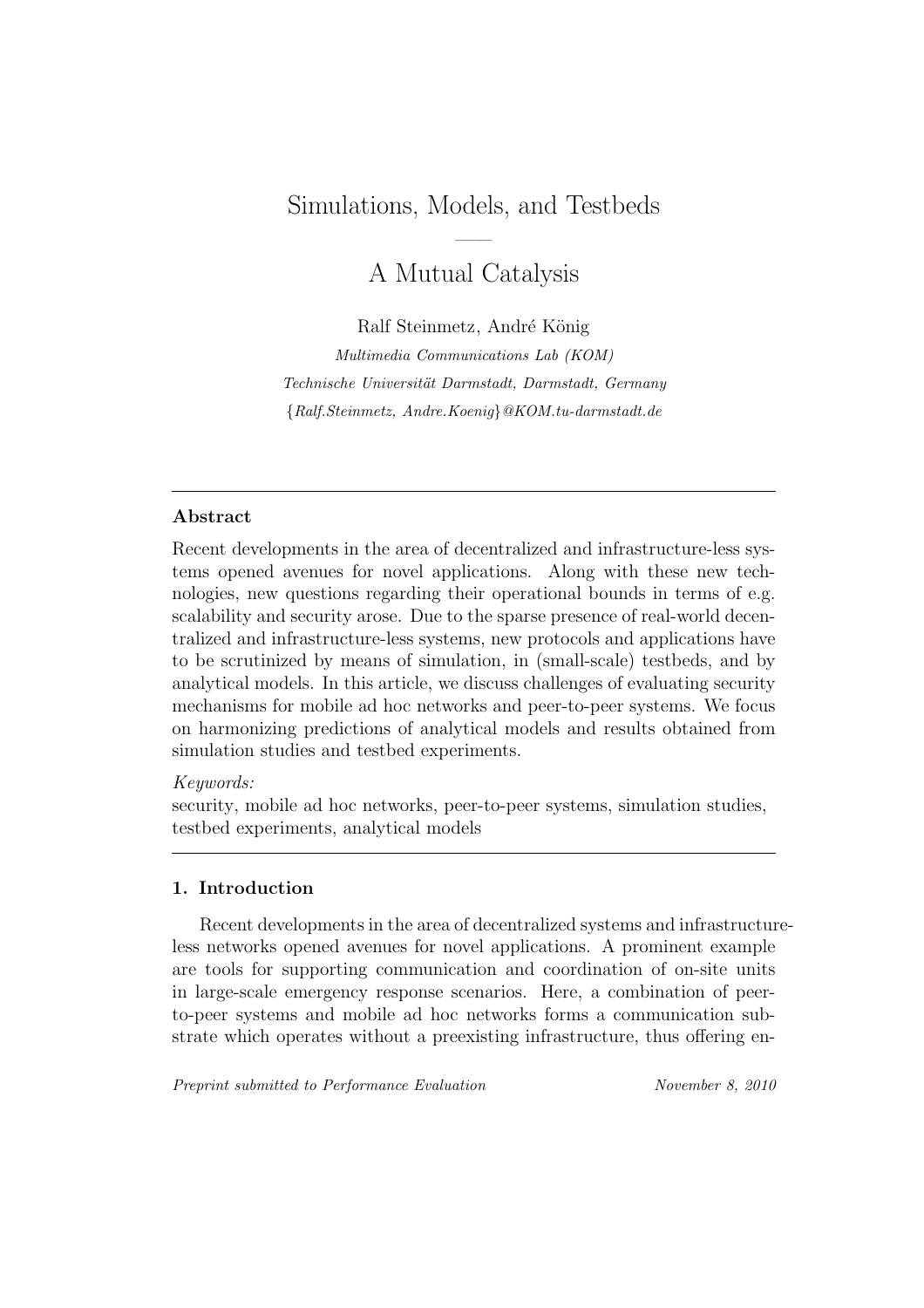hanced communication services beyond the 'traditional' infrastructure-based client/server world. Along with these new technologies, new questions regarding their operational bounds in terms of e.g. scalability and security arose. Due to the yet sparse presence of real-world decentralized and infrastructureless systems, new protocols and applications have to be scrutinized by means of simulation and in (small-scale) testbeds. Additionally, mathematical models must be developed both to verify the validity of results obtained from simulation and testbed studies and to provide tools for the online adaptation of relevant system parameters in future real-world scenarios.

In this article, we recapitulate parts of our latest research on decentralized systems and infrastructure-less networks, concentrating on evaluation challenges. We present recently finished and ongoing work of German research projects such as SicAri [1] and G-Lab [2] that focus (amongst other objectives) on the emergency response application scenario. We present two examples taken from our research on novel security mechanisms for (1) mobile ad hoc networks and (2) peer-to-peer systems. We briefly outline the research questions and present our proposed solutions, the evaluation methodologies we applied and the evaluation results we obtained. We then focus on challenges in harmonizing predictions of analytical models and results obtained from simulation studies and testbed experiments.

## 2. Challenges in Evaluating Security Mechanisms for Mobile Ad Hoc Networks

In this section, we present the challenges we were facing while evaluating a novel, location-based intrusion response mechanism for mobile ad hoc networks. The evaluation was based on an analytical model combined with simulation studies. We used a mutual feedback between model and simulation to obtain a reasonable evaluation methodology covering the parameter space of the system as far as possible. The following is based on prior work presented in [3] and [4].

#### *2.1. Security in Mobile Ad Hoc Networks*

Wireless data transmission and lack of a communication infrastructure turn mobile ad hoc networks into a challenging environment regarding security and, in particular, availability. Various attack vectors that exist in mobile ad hoc networks in addition to known attacks from infrastructurebased systems were identified. For survey information, we refer to [5] and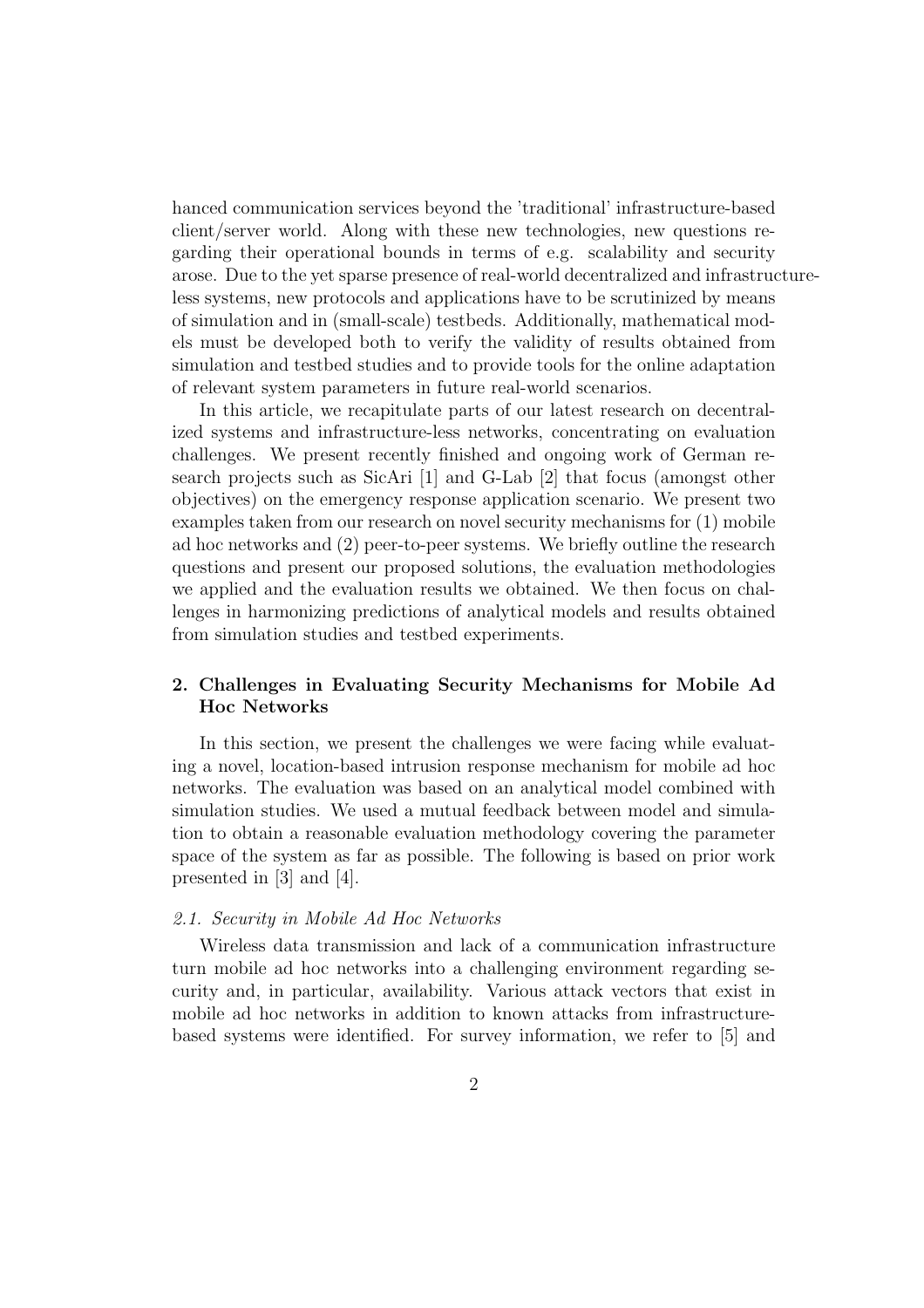[6]. To deal with these new types of misbehavior, preventive as well as reactive security measures that are tailored to the conditions of mobile ad hoc networks were proposed. Well known preventive security mechanisms are secure routing protocols such as SAODV [7] or Ariadne [8]. Based on means of cryptography, these protocols were designed to prevent false routing information from being injected into the network as well as correct routing information from being tampered with. Though designed meticulously, vulnerabilities for both protocols were found recently in [9, 10, 11]. For the case of compromised preventive security mechanisms, reactive measures can be taken to establish a second line of defense. In general, reactive security measures consist of intrusion detection systems combined with intrusion response systems.

Intrusion detection systems for mobile ad hoc networks are well investigated; for survey information we refer to [12]. Yet, only sparse attention has been paid to intrusion response. In most intrusion response schemes, e.g. in [13, 14, 15], an address-based response is performed. Here, a misbehaving node is identified by its (network) address and transmissions to/from this address are blocked. Since nodes in a mobile ad hoc network are beyond the control of a central instance, changing addresses is possible with little effort. Therefore, an address-based intrusion response system may have significant drawbacks when deployed in mobile ad hoc networks. As an alternative, we proposed a location-based intrusion response system in [3]. Here, to exclude a misbehaving node from the network, a geographical quarantine zone is established around the node's location. Transmissions into or out of the quarantine zone are blocked. Thus, as shown in Figure 1, routes in the mobile ad hoc network are established bypassing quarantine zones. This way, communication is kept away physically from areas affected by misbehavior.



Figure 1: Schematic representation of the location-based intrusion response

In [3] we compared the performance of the location-based intrusion response system with an address-based solution when confronted with a com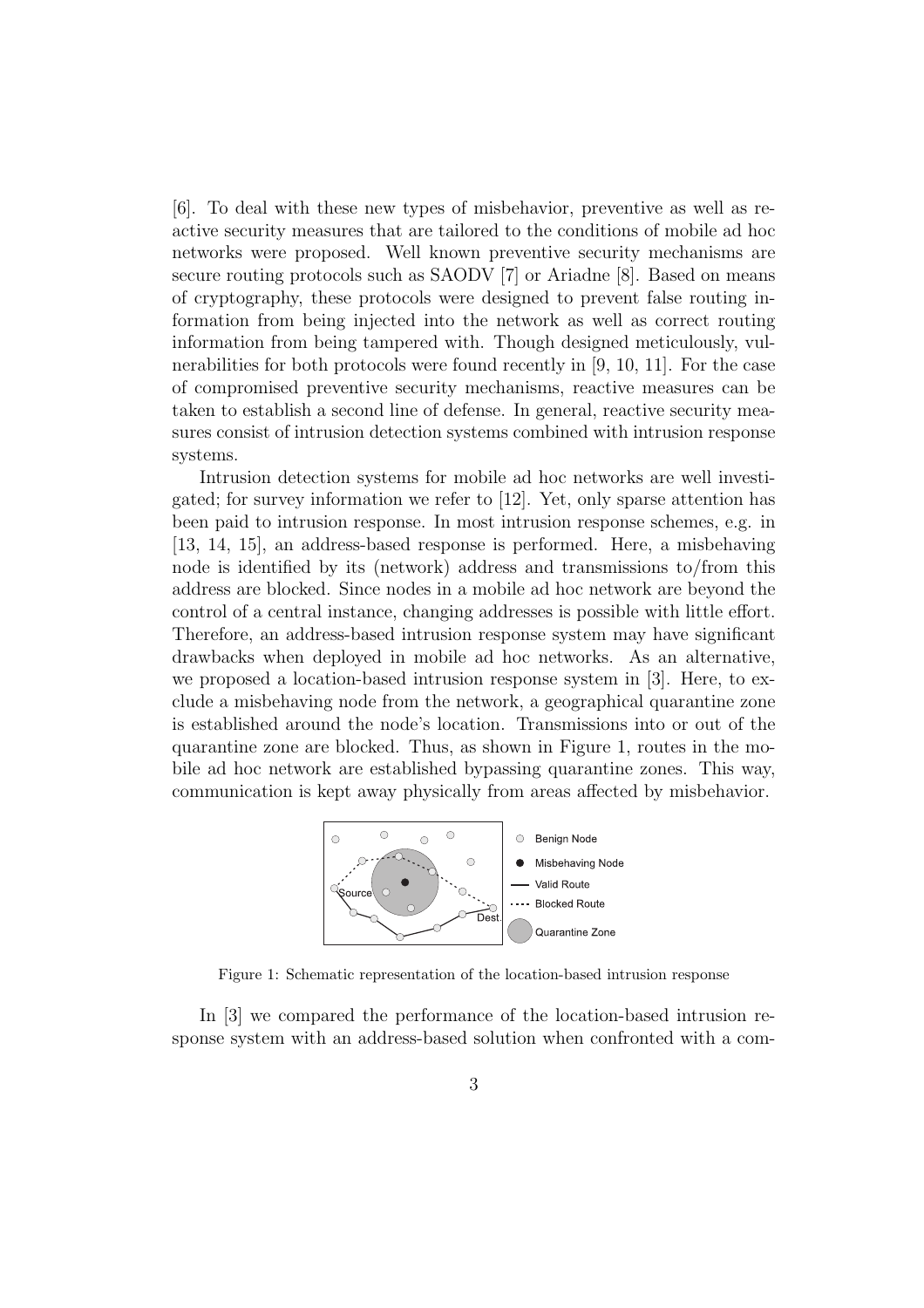bination of a black hole and a Sybil attack. Based on simulation studies for selected scenarios, we showed that a location-based intrusion response may perform better than an address-based approach. Yet, in general, this trade-off depends on various factors such as the particular configuration of the mobile ad hoc network, the attack mechanisms, and the intrusion detection system as well as the intrusion response system. Since this parameter space is too large to be scrutinized completely by means of simulation (or in testbeds), we presented a generalized analytical model of the attack mechanism and the intrusion response system in [4]. We followed an elementary approach based on a combined geometric and stochastic description of the routing protocol and the location-based intrusion response system.

In this section we recapitulate the challenges we experienced in harmonizing model predictions and simulation results. For this, we focus on modeling and evaluating the packet loss that is caused by misbehaving nodes. To set our results in the context of related work, we summarize existing work on attacks and security mechanisms for mobile ad hoc networks focusing on the evaluation methodologies applied in the next section. We then briefly describe the relevant details of the mobile ad hoc network and the locationbased intrusion response system that are subject of our evaluation in Section 2.2.1. As the main part, we present the entire chain of model development (Section 2.2.2), simulation studies (Section 2.2.3), and refining the model based on simulation results (Section 2.2.4). To conclude this part on challenges in evaluating security mechanisms for mobile ad hoc networks, we present the lessons learned during our work in Section 2.3.

#### *2.1.1. Related Work*

In this section we present an overview on research that motivated our work on security mechanisms for mobile ad hoc networks. We focus on attacks, intrusion detection and response, location-based routing approaches and highlight the particular evaluation methodology applied.

*Attacks on Mobile Ad Hoc Networks.* A mobile ad hoc network operates based on the cooperation of nodes that are usually not within the administrative domain of a service provider, but controlled directly by the end user. This makes it easy for an attacker to tamper with the behavior of a node in order to launch an attack on the network. Attack vectors for mobile ad hoc networks exist on each layer of the ISO-OSI communication model. A comprehensive review can be found e.g. in [5] and [6].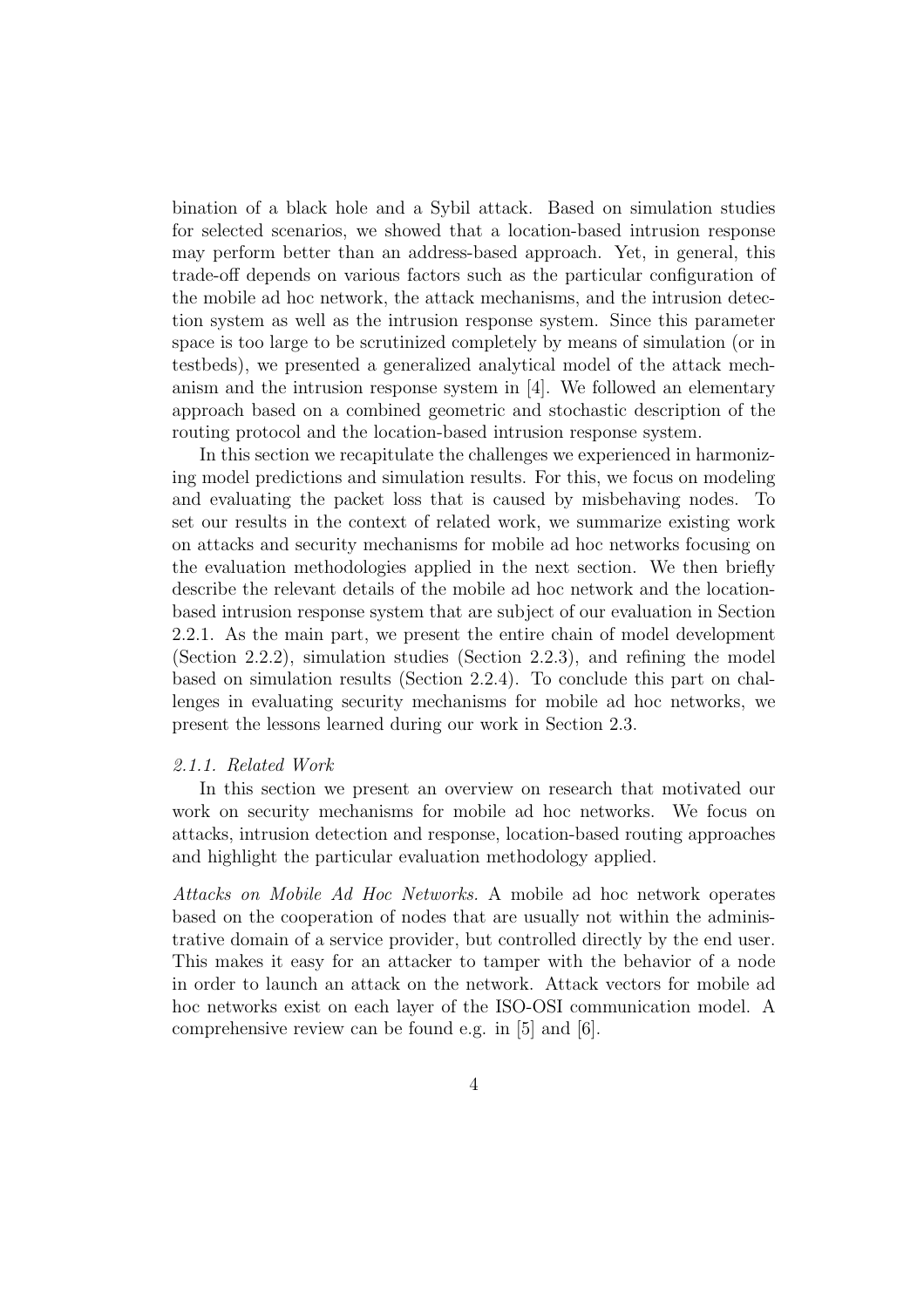An attack that is often cited in the context of mobile ad hoc networks is the black hole attack [5]. In our work, we use the black hole attack to exemplify misbehavior due to the severe and easily quantifiable effects on network availability. The attack can be classified as an active attack on the network/routing layer. Comparable to the effect of a black hole in terms of astronomy, a black hole in a mobile ad hoc network attracts and 'absorbs' network traffic. The detailed mode of operation of the attack depends on the particular routing protocol deployed. The negative effects of black holes on the availability of a mobile ad hoc network were studied e.g. in [16]. Regarding the evaluation methodology, the work is closely related to ours since an analytical model of misbehavior was developed and compared with results from simulation studies. However, [16] focuses on the route-length distribution as a metric only and does neither include modeling of packet loss nor of security mechanisms.

*Intrusion Detection and Response in Mobile Ad Hoc Networks.* An intrusion detection system in combination with an intrusion response system as a reactive security measure can be deployed as a second line of defense for the case of subverted preventive security measures. One of the first approaches for intrusion detection and response in mobile ad hoc networks was presented in [17]. Detection of misbehavior is based on a packet loss metric. For this, an intrusion detection component (Watchdog) on each node monitors the forwarding behavior of its neighbors. If a certain threshold of dropped packets is exceeded, Watchdog sends a notification to the source of the packets. Intrusion response is performed by the Pathrater component, which collects information from the Watchdogs, calculates ratings for each node, and aggregates these node ratings to a rating for the route to the intended receiver. If multiple routes to a receiver exist, Pathrater chooses the one with the best rating for transmission. By doing so, Pathrater prevents the inclusion of detected malicious nodes in a route. The evaluation of the Watchdog/Pathrater approach presented in [17] is based on simulation studies. An analytical description of the approach was not part of the paper. Experiments in testbeds were not conducted.

Subsequent approaches for intrusion detection were developed with the goal of overcoming limitations of the Watchdog/Pathrater approach, taking into account constraints of devices and harnessing the characteristics of mobile ad hoc networks.

The intrusion detection system proposed in [18] uses a clustering approach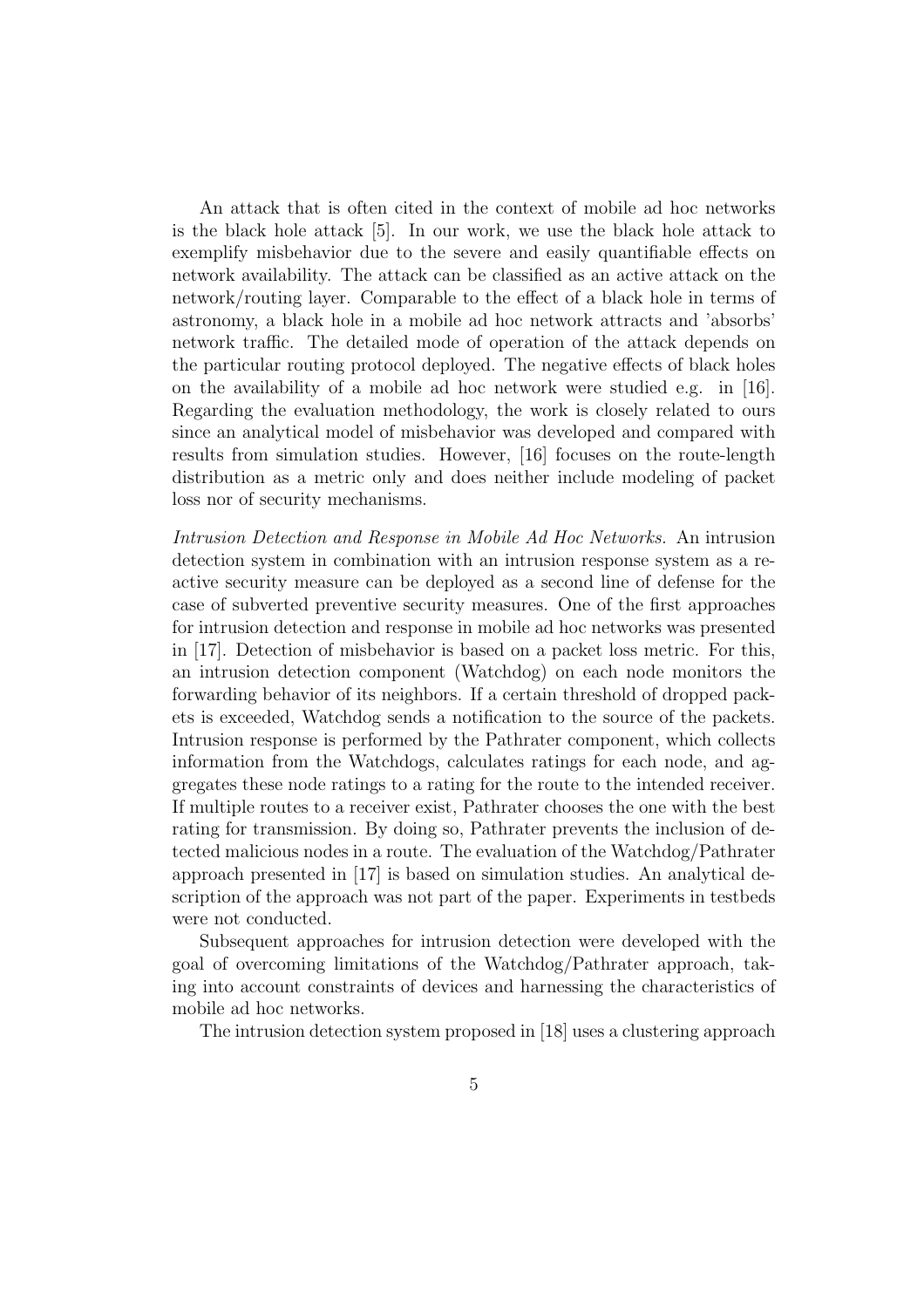to reduce the system load caused by intrusion detection tasks. For this, one node out of a set of neighboring nodes (a cluster) is selected as the clusterhead. In each cluster, only the clusterhead is responsible for performing tasks for intrusion detection. For reasons of load balancing, the role of being clusterhead is switched periodically between nodes belonging to the same cluster. While the metrics used for intrusion detection are described analytically, the evaluation of the intrusion detection system is based on simulation studies. An analytical evaluation or a testbed-based validation were not performed.

In [19], a cooperative intrusion detection system was presented. Here, an exchange of intrusion detection information among nodes is used to enhance detection performance. With this, it is possible to lower false positive (a detection when there is no attack) and false negative (no detection when there is an attack) rates. The evaluation was performed by means of simulation. An analytical description of the system or testbed experiments were not presented.

Comprehensive approaches that take into account intrusion detection as well as intrusion response are e.g. CONFIDANT [13], CORE [20], and OCEAN [15]. For each of these, intrusion detection is performed by a component whose core idea is comparable to the Watchdog as proposed in [17]. The information that is gathered by the Watchdog component is collected and managed in a reputation system that is either based on locally available information only (OCEAN) or global information that is exchanged between nodes (CONFIDANT, CORE). The assignment of reputation values to nodes is based on the addresses of nodes as identifiers in all three approaches. Consequently, intrusion response is the exclusion of misbehaving nodes with a bad reputation from the network based on their addresses. In general, no data is sent to/via or received from/via addresses that are assigned a bad reputation. Regarding the evaluation methodology, CONFIDANT and OCEAN were evaluated in simulation studies (a testbed-based analysis of attacks on mobile ad hoc networks as basis for attack detection/reputation determination is presented in [13] in the context of CONFIDANT, yet an analysis CONFIDANT itself in the testbed was not part of [13]). CORE was evaluated both by means of simulation and analytically based on game theory. Yet, the goals of the evaluation were different for the simulation and the analytical part. A mutual validation of evaluation results obtained analytically and in simulation studies was not presented.

Recently, game theory became more and more popular in the context of not only evaluating but also designing new mechanisms for mobile ad hoc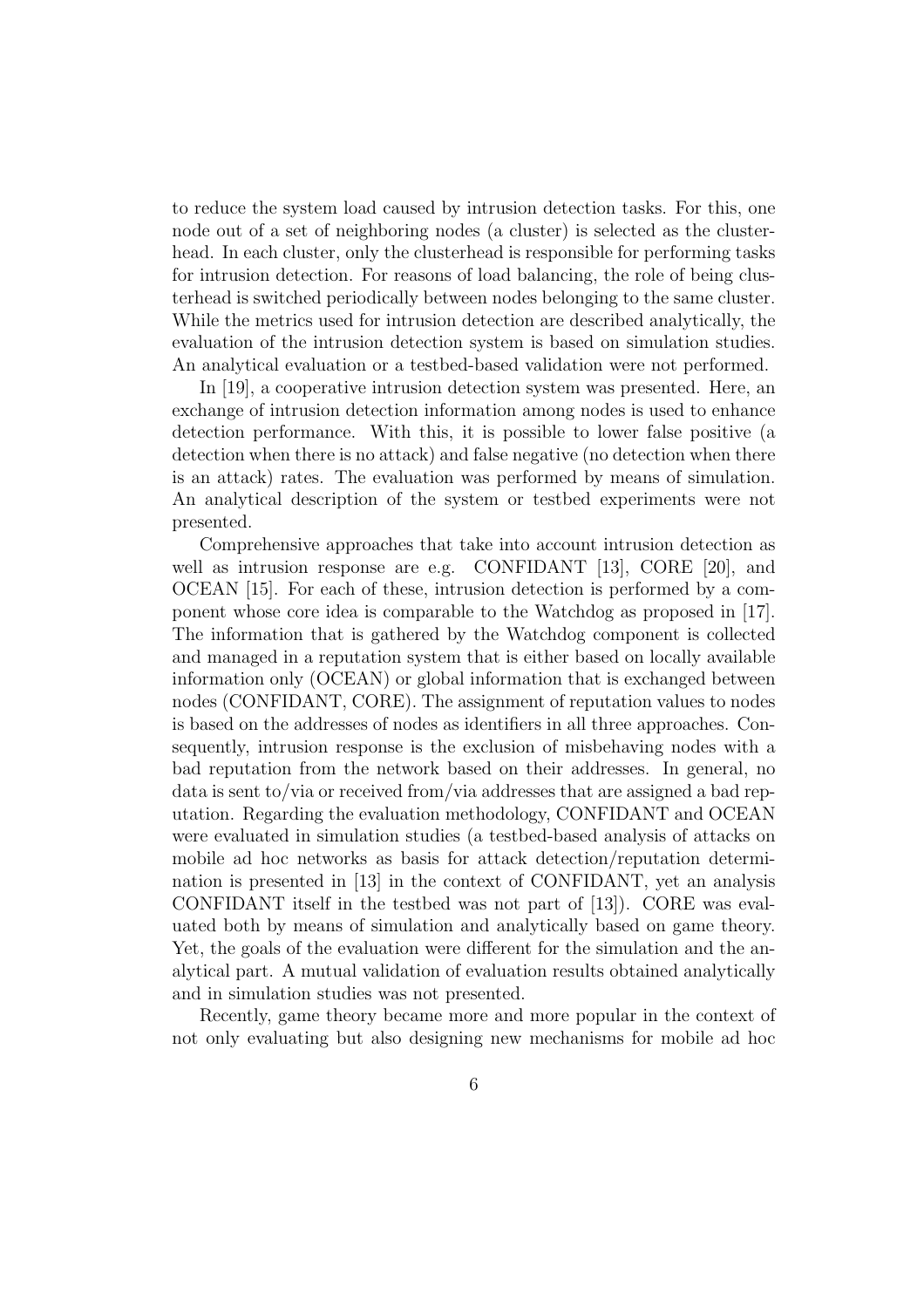networks. From an abstract point of view, game theory is a tool for modeling give-and-take interactions of two parties. In [21], the authors propose game theoretic views on issues such as transmission power control, medium access strategies, and packet forwarding. A model based on game theory for misbehavior in mobile ad hoc networks is the focus of [22]. Closely related to this is the work in [23]. Here, a reputation mechanism used to decide on whether to interact with a node or not (i.e. relaying its packets or using it as a relay) is developed based on game theory.

*Location-based Routing in Mobile Ad Hoc Networks.* Several routing mechanisms for Mobile Ad Hoc Networks that harness knowledge on geographical location of nodes were proposed. An overview can be found e.g. in [24]. Two of these protocols which are related to our work are LAR [25] and DREAM [26]. Both protocols use location information to restrict the propagation of broadcast messages in order to reduce the routing overhead generated.

For LAR, two schemes to improve the overhead of the route discovery phase of on-demand routing protocols were proposed. For the first scheme, a Request Zone is specified such that it contains the initiator of a route request and an area in which the destination is expected to be located. Route request messages are only forwarded by nodes that are located in the Request Zone. The second scheme is based on the distance between the destination and nodes that could potentially forward a route request. Here, a node only forwards a route request if it is closer (within certain bounds) to the destination than the node it received the request from. LAR was evaluated by means of simulation. Analytical studies or testbed-based evaluations were not presented.

DREAM was developed as a robust protocol in which each message (not only route requests) is sent as a restricted broadcast. To restrict the broadcast, DREAM determines the direction from sender to receiver based on their geographical location. Only nodes that are (within certain bounds) located in this direction forward messages. At this point, it is necessary to mention that the main objective of DREAM was the efficient dissemination of the location information of nodes throughout a network. However, a detailed description of this process is beyond the scope of this article. Regarding evaluation methodology, the functionality of DREAM was verified in simulation studies. Analytical models or experiments in testbeds were not presented in [26].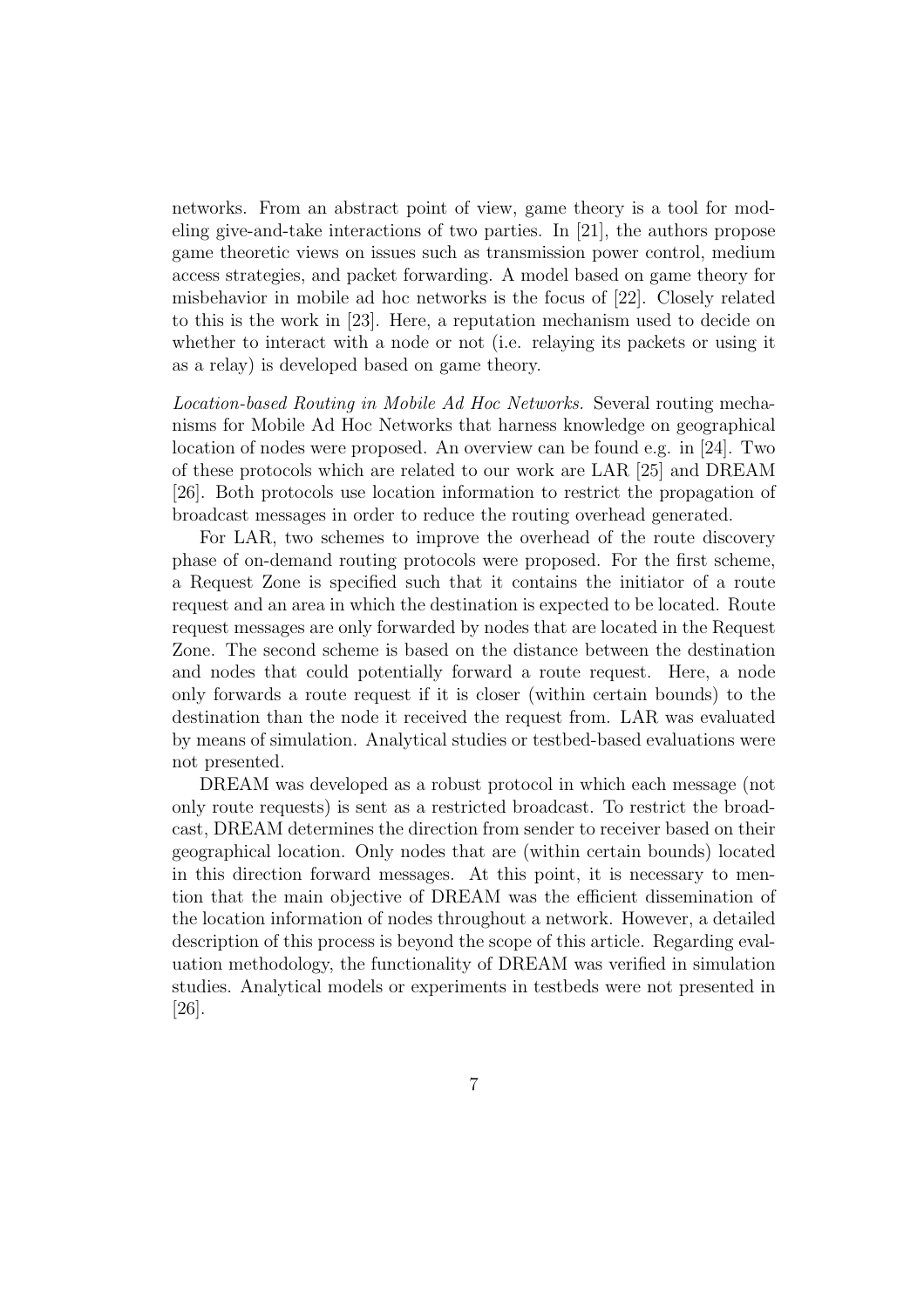#### *2.2. Evaluation*

We now present relevant system details and the evaluation of the locationbased intrusion response system for mobile ad hoc networks. The functionality of the location-based intrusion response system is based on excluding benign nodes from the network in order to maintain overall network availability. Further, quarantine zones established by the location-based intrusion response system obviously have to be (at least) of the size of the transmission range of nodes. Thus, the approach is applicable for large-scale mobile ad hoc networks only and an evaluation in a testbed that is beyond a basic proof of concept is hardly possible. We therefore base our evaluation on a combination of an analytical model and simulation studies to cover the parameter space of the system as far as possible.

#### *2.2.1. Specification: System Properties*

In this section we shortly describe the mobile ad hoc network routing protocol, our implementation of the black hole attack, the intrusion detection system, and the intrusion response system. The model we develop is valid for an abstract reactive routing protocol that selects routes based on age and a distance metric and uses an expanding ring search in order to reduce network load. We exemplify this routing behavior using the AODV protocol [27], since AODV will be used in our simulation studies for model verification.

*The Routing Protocol.* Reactive routing protocols establish a route between a source and a destination when it is required for data transmission. To establish a route, AODV starts a route discovery process initiated by the source by sending a route request (RREQ) message for the intended destination. The RREQ is disseminated as a broadcast. Each intermediate node that forwards an RREQ remembers the preceding node from which the RREQ was received, thus establishing a reverse route. Upon receiving an RREQ at the destination node, a route reply (RREP) message is sent along the reverse route back to the source. Upon receiving the RREP at the source, the route is established. In case of receiving multiple RREPs for the same destination, AODV chooses the most recent (determined by a sequence number) and shortest (determined by a hop count) route, whereas newer routes are preferred over shorter ones.

Since disseminating RREQs as broadcast messages causes a high network load, AODV may use an expanding ring search to mitigate this effect. In this process, route discovery is first restricted to the neighborhood of the source.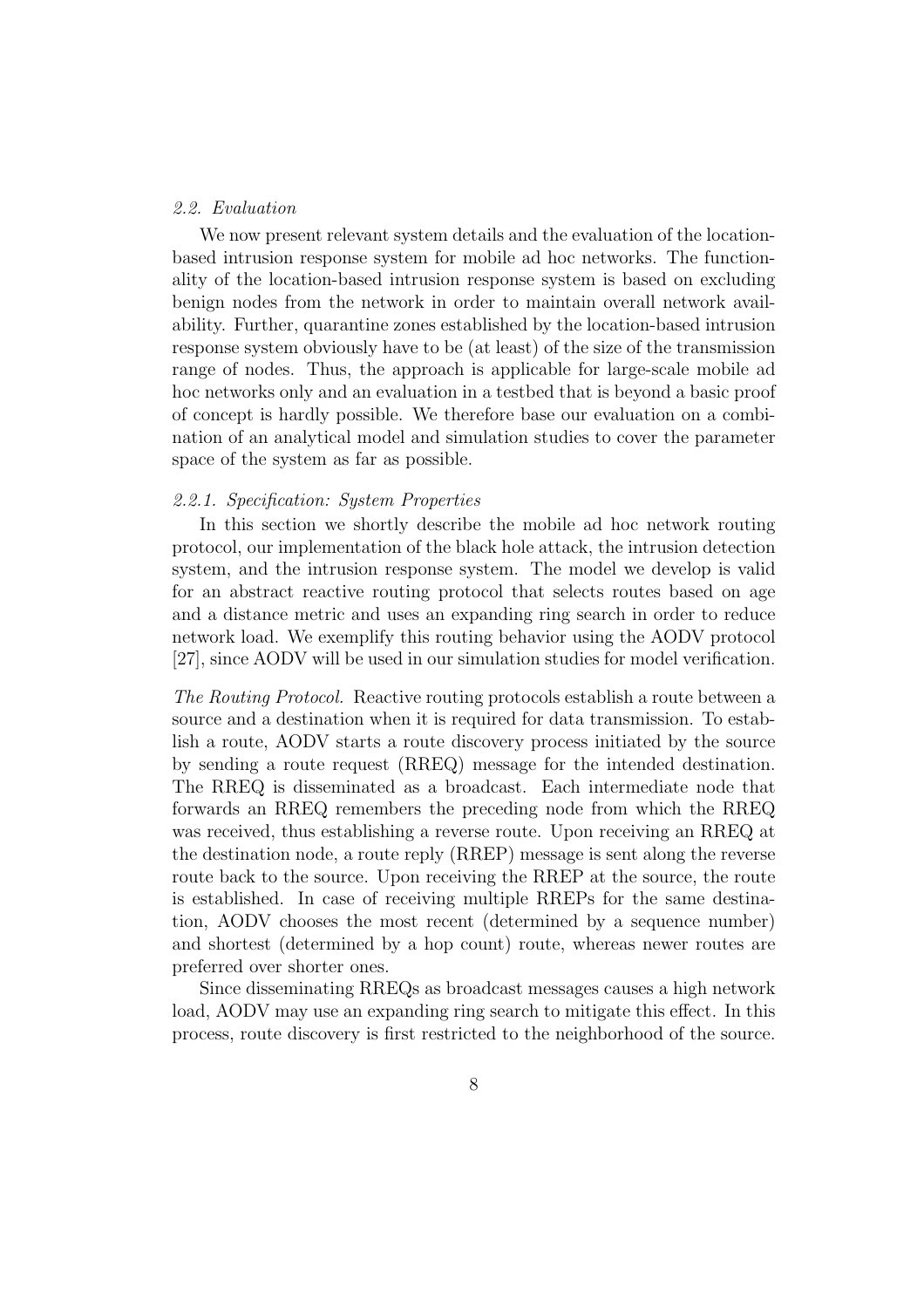For this, the time to live (TTL) of RREQ messages is set appropriately. [27] proposes to search routes consecutively in the 1-, 2-, 3-, 5-, and 7-hop neighborhood of the source. If a route is not found in these steps, the search is extended to the full network diameter which is assumed to be 35 hops in [27].

*The Black Hole Attack.* Comparable to the effect of a black hole in terms of astronomy, a black hole in a mobile ad hoc network attracts and 'absorbs' network traffic. For attacking AODV, this is done by issuing RREP messages with falsified age and/or distance metrics. To obtain a worst-case behavior, we consider a black hole that eavesdrops sequence numbers and answers every RREQ received with the current sequence number of the intended destination incremented by one and a hop count set to one (regardless of whether the intended destination really is a neighbor of the black hole). With this, the route that is offered by the black hole appears to be both newer and shorter than the route that is offered by the real destination. Thus, the route offered by the black hole is selected by the source for data transmission according to the specification of AODV. To complete the 'absorbing' effect, the black hole does not forward any data packets after the route is established.

*The Intrusion Detection System.* Since our goal was not to develop a new intrusion detection system for mobile ad hoc networks, we implemented a lightweight intrusion detection system that is tailored to the black hole behavior described above while providing a realistic detection performance that is comparable to that of other intrusion detection systems proposed in literature. The intrusion detection system works based on local (per node) information only, similar to OCEAN [15]. Attack detection is performed in two steps. During a monitoring interval  $t_{mon}$ , a node X keeps track of the forwarding behavior of its neighbors (we call node  $Y$  a neighbor of node  $X$  if it is located within the transmission range of  $X$ ). For each of its neighbors, X maintains a counter  $n_{rec}$  for packets that Y received for forwarding. A second counter  $n_{forw}$  is maintained for packets that Y forwarded correctly. After each monitoring interval,  $X$  calculates a rating  $R_Y$  describing the forwarding behavior of each of its neighbors.  $R_Y$  is defined as

$$
R_Y \;\; = \;\; R'_Y \cdot \frac{n_{rec}}{w_{bal}} - n_{forw}
$$

In this definition,  $R'_{Y}$  denotes the rating of the previous monitoring interval and  $w_{bal} \geq 1$  is a weighting factor to balance  $n_{rec}$  and  $n_{forw}$ . If  $R_Y$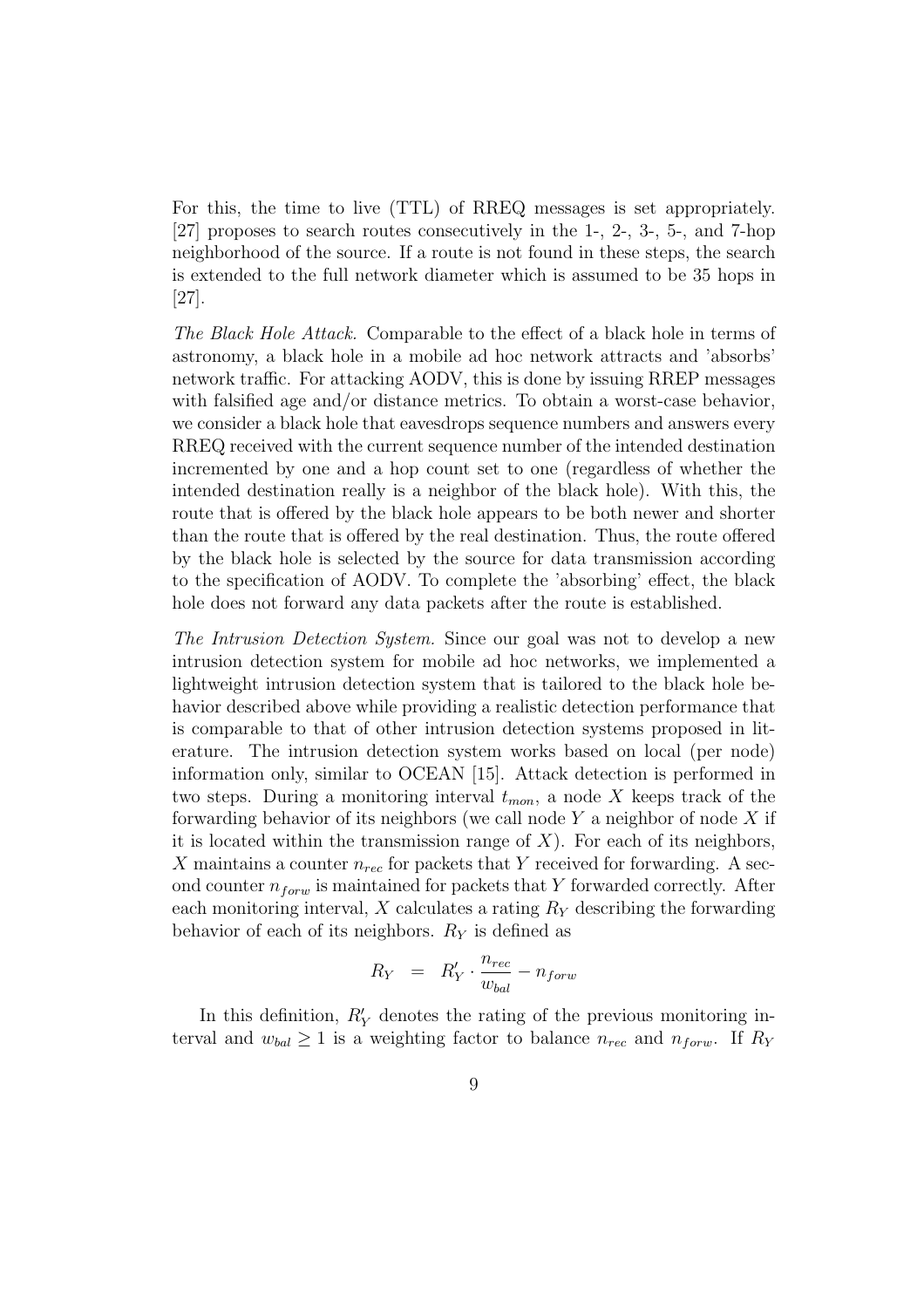exceeds a threshold  $thres_{black}$ , X classifies Y as a black hole.

*The Location-based Intrusion Response System.* If a node Y is classified as a black hole by the intrusion detection system of a node  $X, X$  establishes a quarantine zone with radius  $r_{quar}$  around Y. As long as X is located within this quarantine zone, it will not forward any messages. Further, all active routes which  $X$  is part of become invalid. Since  $X$  will not forward any messages while it is located in a quarantine zone, subsequent route request messages will not reach the black hole  $Y$ , as shown in Figure 2. Thus, we prevent Y from being part of newly established routes while it is quarantined.



Figure 2: Mode of operation of the location-based intrusion response

We assume that the position of a node is not observable within a quarantine zone. Therefore, updating the quarantine zone if Y moves is not possible. For this reason, a revocation of quarantine zones is performed after the interval  $t_{reset}$ .

#### *2.2.2. Expectation: Analytical Model*

Within this section we develop the analytical model describing the effects of the black hole attack on the packet loss experienced in the mobile ad hoc network. After defining basic assumptions we start with modeling the expanding ring search behavior of the routing protocol which leads to the probability for a black hole being included in a route. Based on this, we describe the packet loss that can be charged to black holes in a mobile ad hoc network without intrusion detection and response. We continue with modeling the packet loss caused by black holes with activated intrusion detection and intrusion response subject to the time the intrusion detection system requires to detect a black hole and the mobility of nodes. The notations used for building the model are listed in Table 2.2.2.

*Assumptions.* In the following, we assume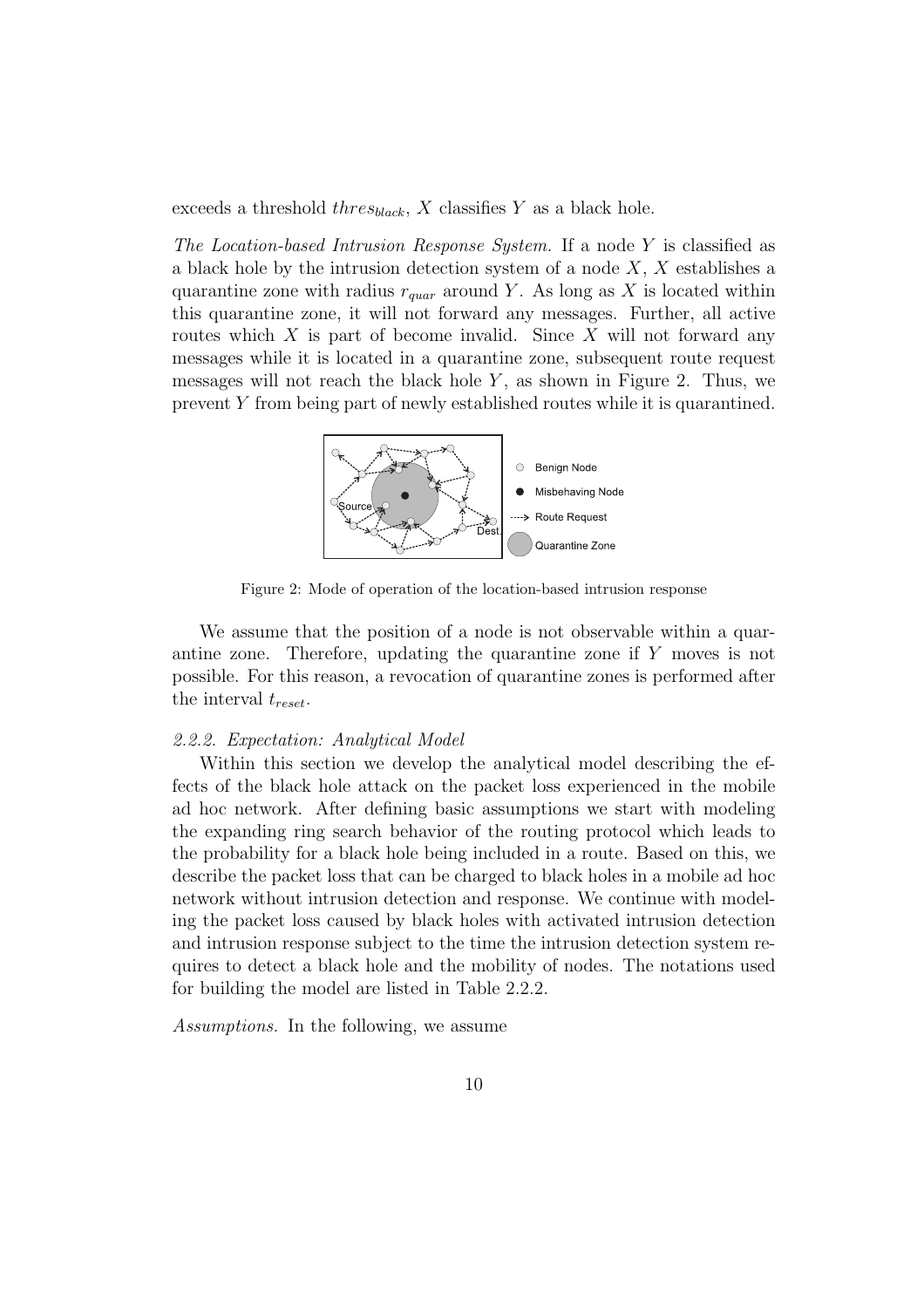| $t_{mon}$       | Monitoring interval of the intrusion detection system in seconds |
|-----------------|------------------------------------------------------------------|
| $n_{rec}$       | Number of packets a node received during $t_{mon}$               |
| $n_{forw}$      | Number of packets a node forwarded during $t_{mon}$              |
| $w_{bal}$       | Factor to balance $n_{rec}$ and $n_{forw}$                       |
| $R_Y$           | Rating for node $Y$                                              |
| $thres_{black}$ | Threshold of $RY$ for classification as black hole               |
| $r_{quar}$      | Radius of quarantine zones                                       |
| $t_{detect}$    | Time needed to detect a black hole                               |
| $t_{reset}$     | Time after which quarantine zones are revoked                    |
| $r_{trans}$     | Transmission range of nodes                                      |
| $A_{net}$       | Size of the network                                              |
| l               | Side length of the network area                                  |
| $d_{hop}$       | Average distance per hop                                         |
| $n_{total}$     | Total number of nodes in the network                             |
| $n_{black}$     | Number of black hole nodes in the network                        |
| $n_{s}$         | Number of nodes reached in step $s$ of the ring search           |
| $\rho$          | Network density in nodes per area                                |

- a square network area  $A_{net}$  with side length  $l$ ,
- a circular transmission range with radius  $r_{trans}$ ,
- quarantine zones to match the transmission range of the corresponding misbehaving node at the time the quarantine zone is established,
- a geometrically uniform distribution of benign nodes and black holes within the network area,
- randomly selected sources and destinations of traffic,
- a random distribution of traffic patterns among all nodes, i.e., the network load is constant and nodes can not be distinguished by their communication,
- a connected network, i.e., a route between any two nodes can be established at any time.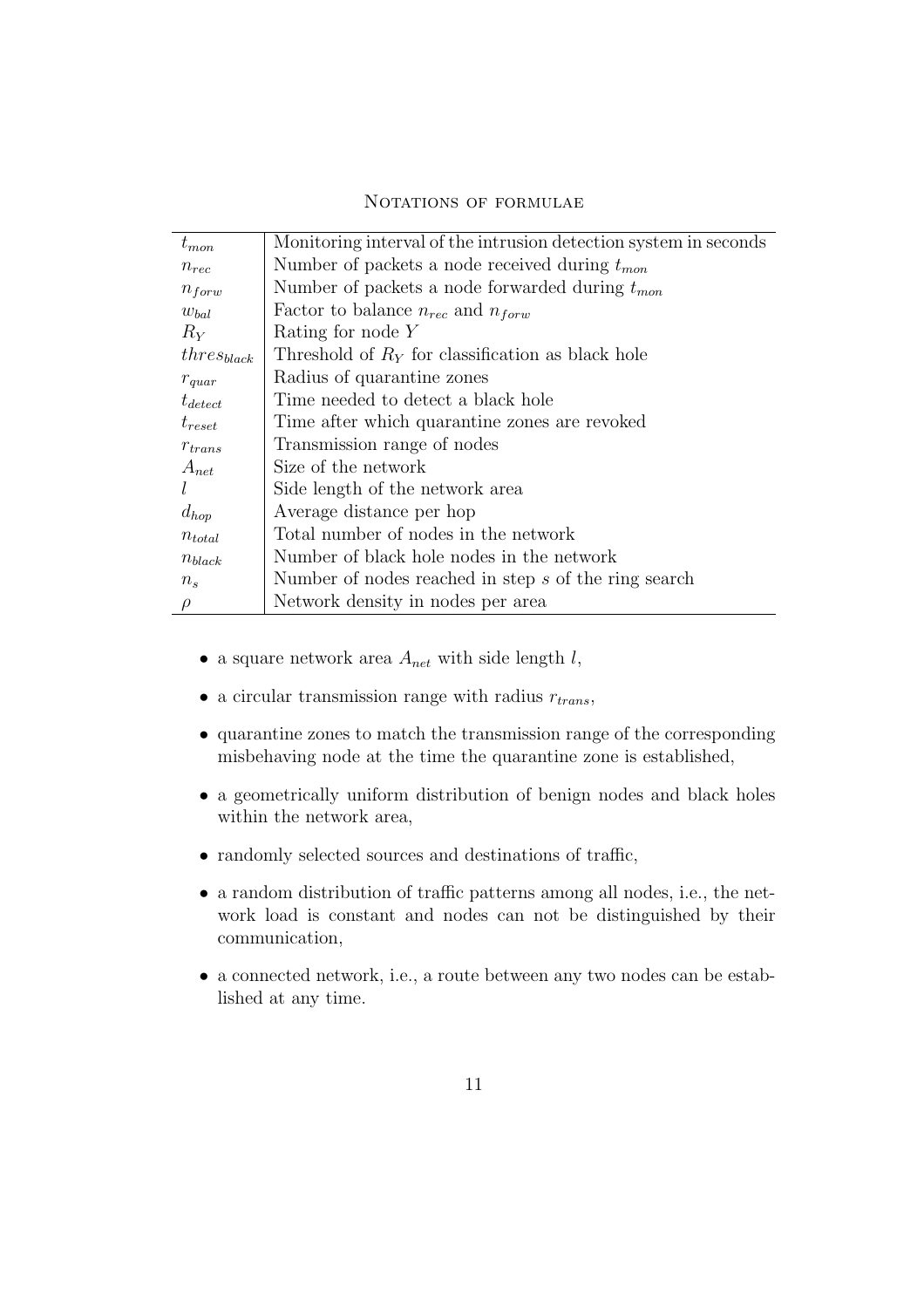*Expanding Ring Search.* For modeling the packet loss we need to describe the expanding ring search in terms of the number of new nodes an RREQ message reaches in each step as shown in Figure 3. For this, let  $A_h$  be the circular area covering all nodes located in a distance of at most h hops to the source of the RREQ, where  $A_0 = 0$  and  $\Delta A_h = A_h - A_{h-1}$ . Depending on the actual network configuration, a constant average geometric per-hop routing progress  $0 < d_{hop} < r_{trans}$  can be assumed. For the remainder of this paper we use  $d_{hop} = \frac{r_{trans}}{\sqrt{2}}$  which was obtained experimentally in [28] for a realistic mobile ad hoc network configuration. This leads to a first estimate of  $\Delta A_h$  defined as

$$
\Delta \Lambda_h = \Lambda_h - \Lambda_{h-1} = \pi (h \cdot d_{hop})^2 - \pi ((h-1)d_{hop})^2
$$
  
= 
$$
(2h-1)\pi \cdot d_{hop}^2
$$



Figure 3: Area covered by expanding ring search subject to  $d_{hop}$ 

This description holds if the ring search does not leave the simulation area. To include edge effects for nodes being located at the borders of the simulation area we use a four-step approximation. For a ring radius  $r = h \cdot d_{hop} < \frac{l}{2}$ 2 of less than half the side length  $l$  of the simulation area, the ring can be contained fully in the simulation area in the best case for a node being located at the center. In the worst case, for a node being located at a corner, only one quarter of the ring reaches into the simulation area. Since nodes are assumed to be distributed uniformly, both cases and any in between are equally likely. Thus, for  $r = h \cdot d_{hop} < \frac{l}{2}$  we obtain  $\Delta A_h = \frac{1}{2}$  $\frac{1}{2}(\Lambda_h+\frac{1}{4}$  $(\frac{1}{4}\Lambda_h)$ . In the same way, we approximate the cases for a ring radius between half side length and side length, between side length and diagonal length, and larger than diagonal length. Altogether, we obtain

$$
\Delta A_h = \begin{cases}\n\frac{1}{2} (\Lambda_h + \frac{1}{4} \Lambda_h) & \text{if } h \cdot d_{hop} \leq \frac{l}{2} \\
\frac{1}{8} \Lambda_h & \text{if } \frac{l}{2} < h \cdot d_{hop} \leq l \\
\frac{1}{16} \Lambda_h & \text{if } l < h \cdot d_{hop} \leq \sqrt{2l^2} \\
0 & \text{otherwise}\n\end{cases}
$$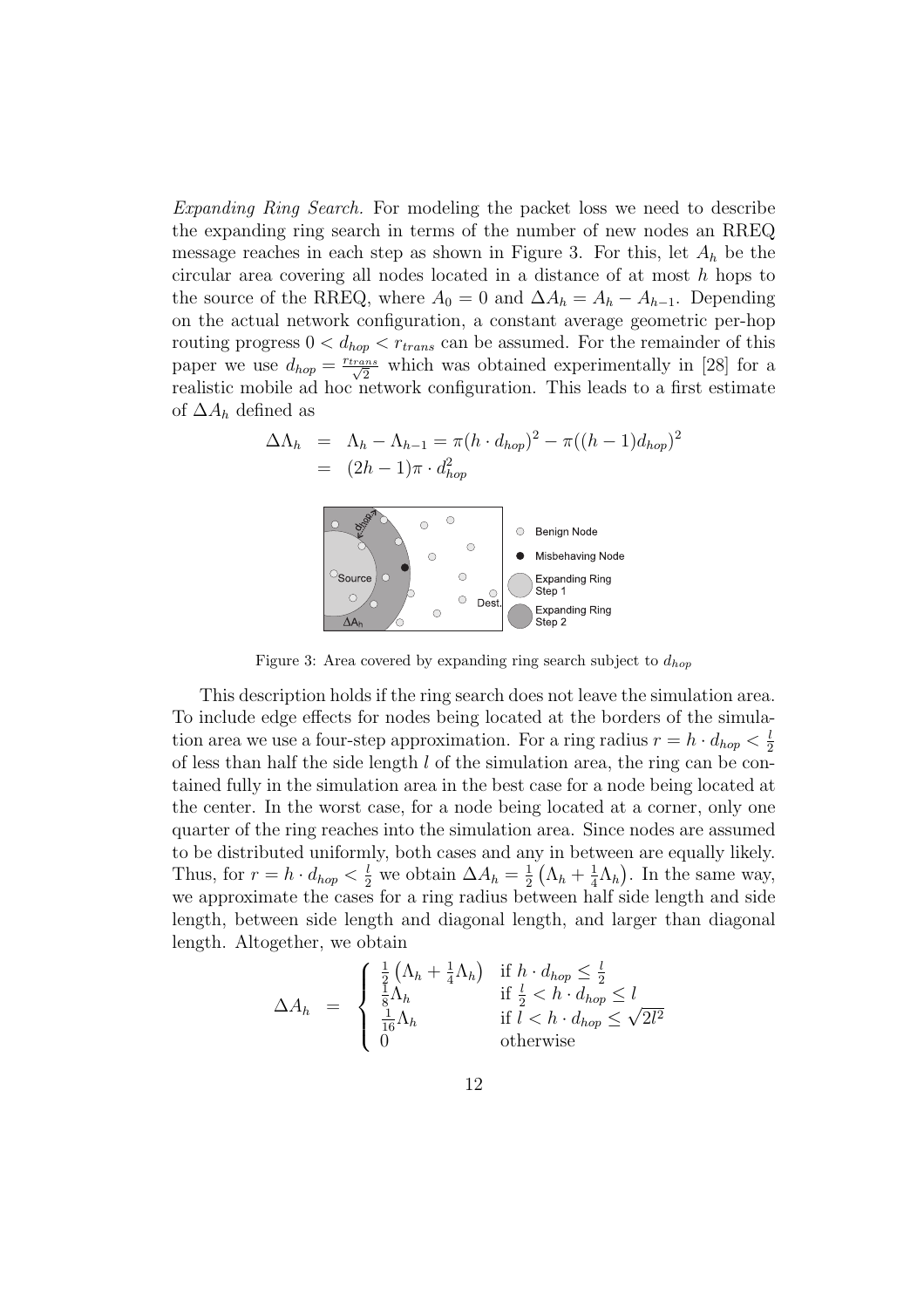The expanding ring search is performed in consecutive steps in each of which the time to live of an RREQ is incremented. Let  $h_s$  be the time to live in hops for step s. With the default parameters specified in [27],  $h_s$  is given by the following table (we set  $h_0 = 0$  for reasons of simplification).

$$
\begin{array}{c|cccccc}\ns & 0 & 1 & 2 & 3 & 4 & 5 \\
\hline\nh_s & 0 & 1 & 3 & 5 & 7 & 35\n\end{array}
$$

For the description of the number  $n_s$  of nodes that are reached in step s of the expanding ring search let  $n_{total}$  be the total number of nodes and  $A_{net}$  be the total area of the network. Because nodes are assumed to be distributed uniformly, the geometric density of nodes is given by  $\rho = \frac{n_{total}}{4nt}$  $\frac{\eta_{total}}{A_{net}}$ . We get

$$
n_0 = 0
$$
  

$$
n_s = n_{s-1} + \Delta n_s \text{ where } \Delta n_s = \sum_{i=h_{s-1}+1}^{h_s} \Delta A_i \cdot \rho
$$

*Packet Loss due to Black Holes in a Defenseless Mobile Ad Hoc Network.* To model the packet loss caused by black holes, we start with describing the probability  $p_{black}(s)$  for an RREQ reaching at least one black hole in steps 1 to s of the expanding ring search. If we assume  $n_{black}$  black holes in  $n_{total}$  total nodes, we have  $n_{total} - n_{black}$  benign nodes in the network. Thus, the number of possible combinations to select the  $n<sub>s</sub>$  nodes that are reached exactly in step s of the ring search only from benign nodes is  $x = \binom{n_{total}-n_{black}}{n_s}$ . The number of combinations for selecting the  $n_s$  nodes from  $n_{total}$  total nodes is  $y = \binom{n_{total}}{n}$  $\binom{total}{n_s}$ . Now,  $\frac{x}{y}$  describes the probability that an RREQ reaches only benign nodes in steps 1 to s of the ring search. For the probability  $p_{black}(s)$ that a RREQ reaches at least one black hole in steps 1 to s of the ring search, we have to consider the special case of  $n_s > n_{total} - n_{black}$ , i.e., the number of nodes reached in step s exceeds the number of benign nodes. Certainly, the RREQ reaches a black hole in this case. Altogether, we get

$$
p_{black}(s) = \begin{cases} 1 & \text{if } n_s > n_{total} - n_{black} \\ 1 - \frac{\binom{n_{total} - n_{black}}{n_s}}{\binom{n_{total}}{n_s}} & \text{otherwise} \end{cases}
$$

We assume a random selection of traffic patterns as well as of source and destination nodes. Hence, the probability for a data packet to get lost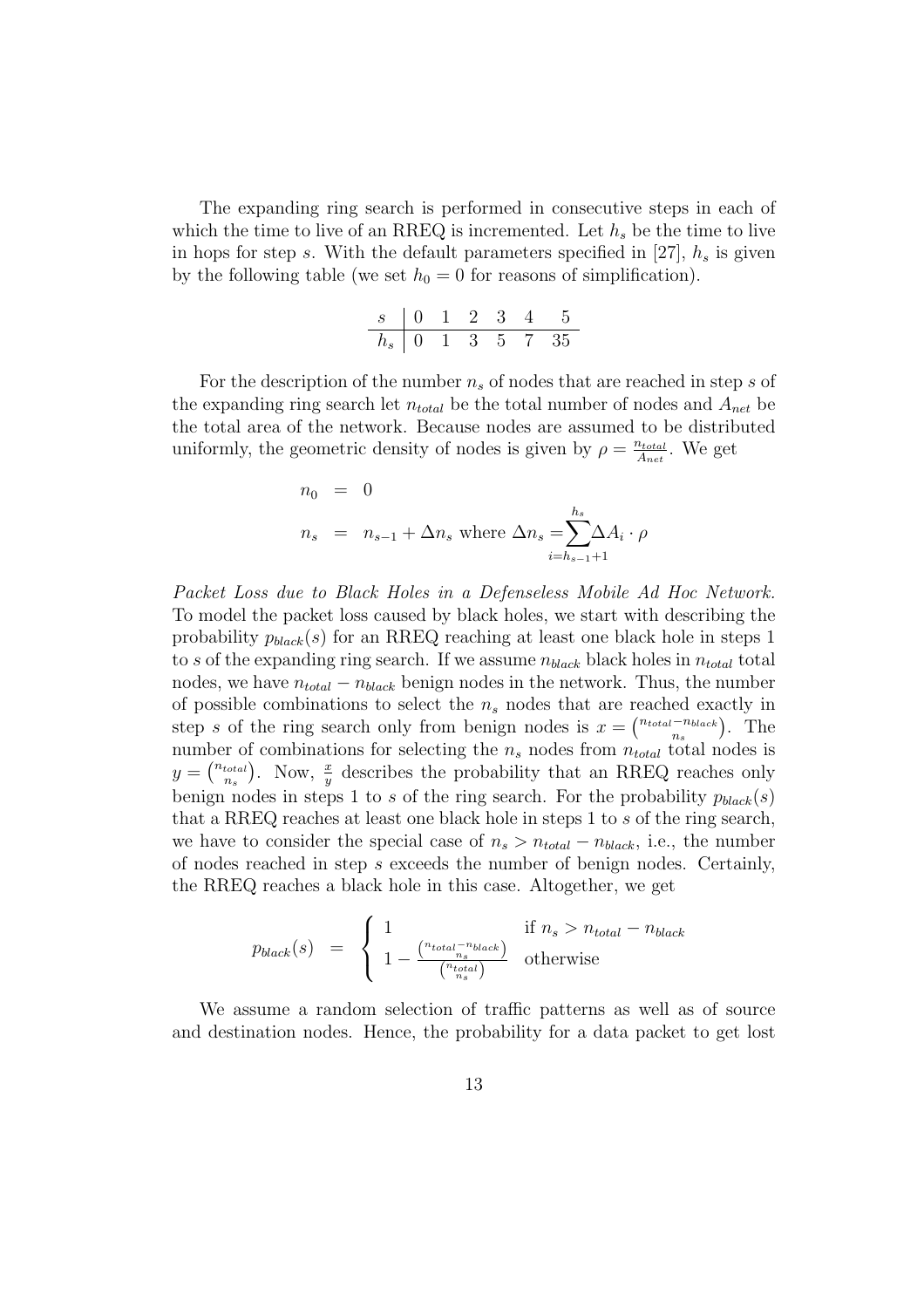due to a black hole equals the probability for a black hole being part of the corresponding route between source and destination. To determine this, we need to calculate the probability  $p_{dest}(s)$  for reaching the destination node in step  $s$  of the ring search. Since destinations are assumed to be chosen randomly, this probability correlates to  $\Delta n_s$ . We obtain  $p_{dest}(s) = \frac{\Delta n_s}{n_{total}}$ . With this, the probability for the RREQ reaching the destination in step s and at least one black hole in steps 1 to s of the ring search is given by  $p_{dest}(s) \cdot p_{black}(s)$ . For the overall probability  $p_{loss,black}$  for data packets to get lost due to a black hole, we need to consider all steps of the expanding ring search. We get

$$
p_{loss,black} = \sum_{i=1}^{5} p_{dest}(i) \cdot p_{black}(i)
$$

The upper bound of the sum depends on the maximum number of steps performed for the ring search. For our model, we assume a maximum of 5 steps as specified in [27].

*Packet Loss due to Black Holes with Intrusion Detection and Intrusion Response.* Although the location-based intrusion response system excludes black hole nodes from the network, the influence of black holes can only be mitigated and not be thwarted completely. Thus, the probability  $p_{loss,defended}$  for packet loss despite active security measures can be described as

$$
p_{loss,defined} = p_{loss,black} \cdot p_{IRSfail}
$$

Here,  $p_{IRSfail}$  denotes the probability that the intrusion response system fails to prevent a black hole from dropping packets. As the main influences on  $p_{IRSfail}$  we identified the detection time of the intrusion detection system and mobility of nodes. Both lead to independent parts  $p_{IRS fail,detect}$  and  $p_{IRS fail, move}$  of  $p_{IRSfail}$ . Thus, we obtain

# $p_{IRSfail} = p_{IRSfail}.$ detect +  $p_{IRS fail. move}$

To detect ongoing misbehavior, the intrusion detection system has to monitor the suspicious node for a certain time. In our scenario, the black hole may continue dropping packets during this time. To describe the resulting probability  $p_{IRSfail,detect}$  (as a part of  $p_{IRSfail}$ ) for packet loss during the time the intrusion detection system needs to identify misbehavior, we start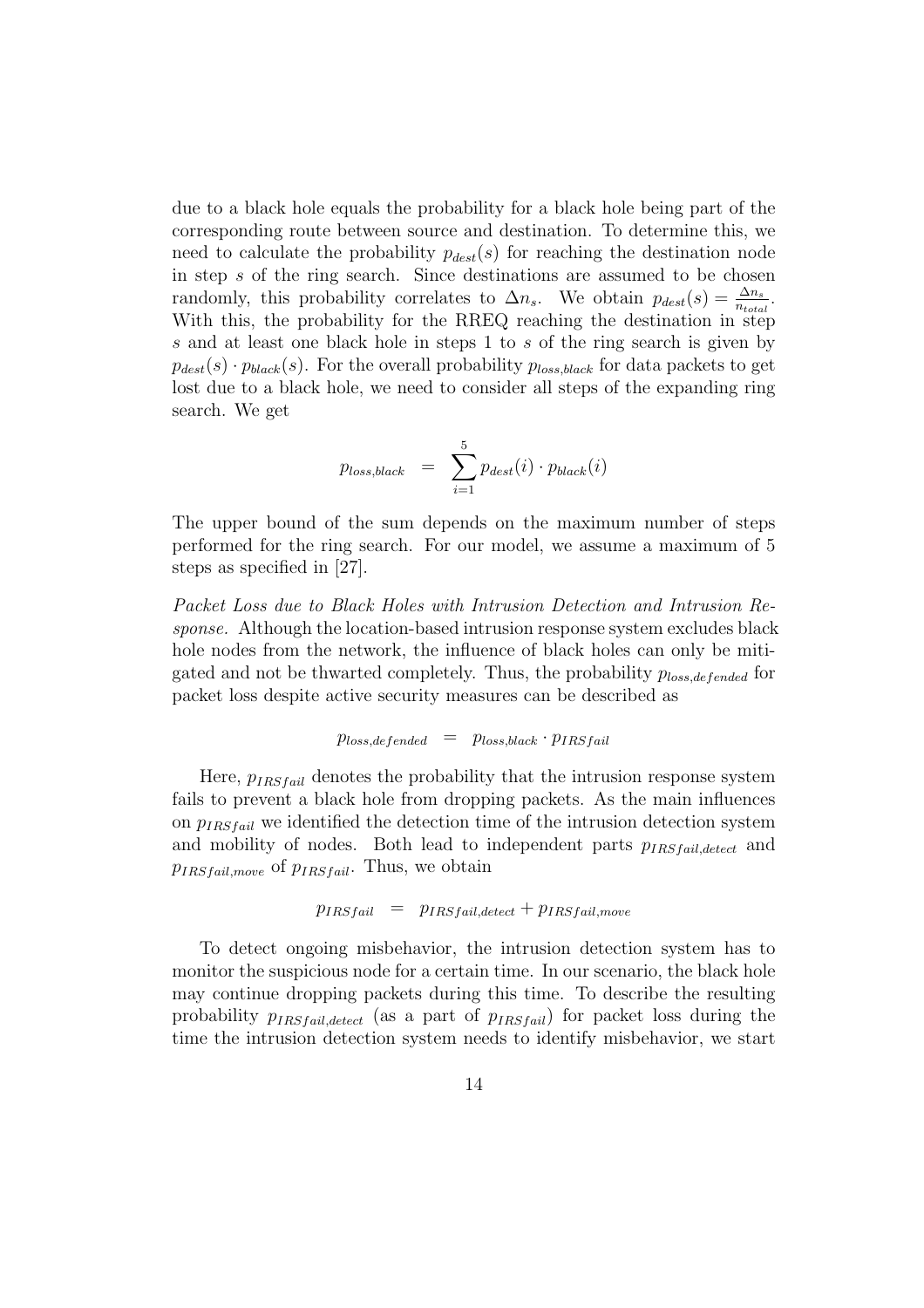by modeling the detection time. For our intrusion detection system, the detection time is given as  $t_{detect} = n_{mon} \cdot t_{mon}$  where  $n_{mon}$  denotes the number of monitoring intervals needed until a black hole is detected and  $t_{mon}$  denotes the duration of a monitoring interval.

As described, a node Y is classified as a black hole, if the rating  $r_Y$  exceeds the threshold  $thres_{black}$ . Since a black hole node in our case does not forward any packets,  $R_Y$  is defined as  $R_Y = \frac{n_{rec}}{w_{hel}}$  $\frac{n_{rec}}{w_{bal}}$  per monitoring interval  $t_{mon}$ . If we consider a steadily loaded network, the traffic during the detection time is (nearly) constant at a rate  $\lambda$ . Thus,  $n_{rec} = \lambda \cdot t_{mon}$ . If a black hole is detected,  $n_{mon} \cdot \frac{\lambda \cdot t_{mon}}{w_{bal}} > thres_{black}$  holds. The number  $n_{mon}$  of monitoring intervals needed to detect a black hole is then given by  $n_{mon} = \frac{thres_{black} \cdot w_{bal}}{\lambda_{trans}}$  $\frac{\partial \textit{black} \cdot \textit{w}_{bal}}{\lambda \cdot t_{mon}}$  . Thus, for the detection time of the intrusion detection system, we obtain

$$
t_{detect} = \frac{thres_{black} \cdot w_{bal}}{\lambda}
$$

After a black hole is detected, the corresponding quarantine zone excludes the black hole from the network for the time  $t_{reset}$ . Altogether, a black hole can be active for the time  $t_{detect}$  as part of the total detection-protectionperiod  $t_{detect} + t_{reset}$ . Thus, for the probability  $p_{IRSfail,detect}$  of losing packets due to  $n_{black}$  black holes during the detection time of the intrusion detection system, we obtain

$$
p_{IRS fail,detect} = n_{black} \cdot \frac{t_{detect}}{t_{detect} + t_{reset}}
$$

We assume that quarantine zones can not be adapted directly when a node moves since tracking quarantined nodes is not possible. Thus, as shown in Figure 4, mobility of a black hole leads to a newly affected area  $A_{after}$ . Nodes in this area are not aware of the black hole and will forward RREQ messages without restrictions.

The probability  $p_{IRSfail,move}$  for packet loss due to node mobility can be modeled based on the number  $n_{affect}$  of nodes located in  $A_{affect}$ . Each of these nodes has to perform a detection of the black hole which leads to a corresponding multiple of  $p_{IRStail,\text{detect}}$  as described in the previous section.

The angle  $\alpha$ , as shown in Figure 4, can be determined by  $\alpha = 2 \cdot \arccos\left(\frac{d}{2r_{trans}}\right)$ where  $d$  denotes the distance between the position where the black hole was first detected and its new location. With this, we can determine the area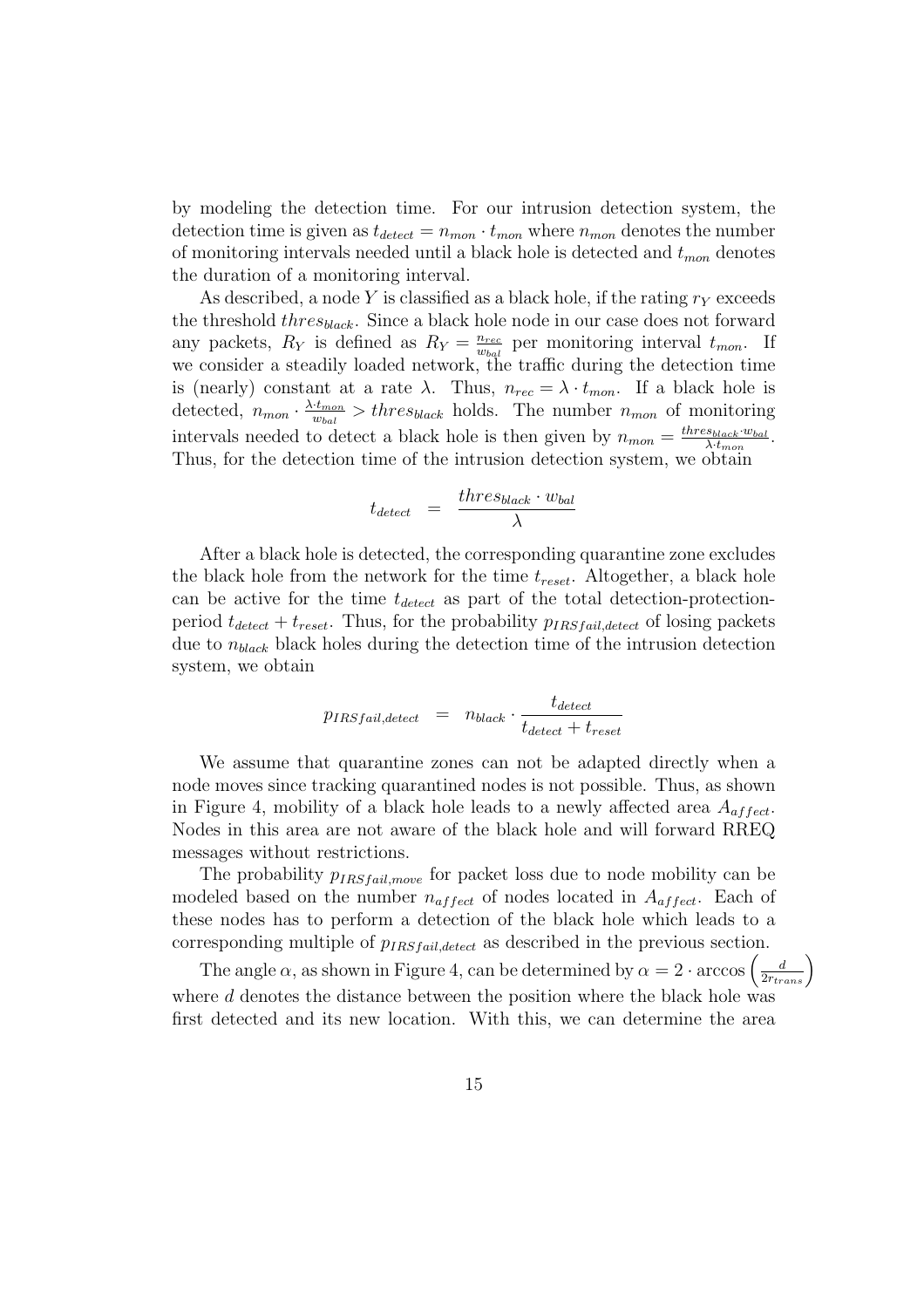

Figure 4: Influence of black hole mobility on the intrusion response system

 $A_{seg}$  of the circular segment defined by the quarantine zone and  $A_{affect}$ . We get  $A_{seg} = \frac{r_{trans}^2}{2} \cdot (\alpha - \sin(\alpha))$ , thus

$$
A_{affect} = \pi r_{trans}^2 - 2 \cdot A_{seg}
$$

Since nodes are distributed uniformly within the network area, we get  $n_{after} = A_{after} \cdot \rho$ . Thus, the loss due to node mobility can be described as

 $p_{IRS fail,move} = n_{after} \cdot n_{black} \cdot p_{IRS fail,detect}$ 

#### *2.2.3. Observation: Simulation Studies*

To validate the model, we compare the model predictions with (parts of the) results of the simulation study we presented in [3]. To visually demonstrate the accuracy achieved, we show the model predictions as curves together with the 95% confidence bars taken from the simulation results. The simulation results were obtained from a scenario consisting of  $n_{total} = 1000$ nodes with  $n_{black} \in \{1, 2, 3, 5, 10\}$  black holes on a square simulation area  $A_{net}$  with  $l = 4750m$  side length. The size of the simulation area was chosen such that a connected network is typically achieved, i.e., a route between arbitrary nodes exists with a high probability. The nodes moved continuously according to a random waypoint mobility model (which can be considered as a worst-case scenario regarding predictability) with a speed between 1 and 2 meters per second. This leads to an average distance  $d = \frac{t_{reset} \text{ meters}}{6 \text{ second}}$  from the location at which a black hole was detected to its new location when the quarantine zone is revoked. We used a constant bitrate traffic pattern with a network load of 20 streams in parallel consisting of packets with a size of 512 byte at a rate of 2048 kbytes per second resulting in a moderately loaded network. With a detection threshold  $threshold \, = 10$  determined as an optimum in preliminary simulations for the scenario given, the resulting detection time of the intrusion detection system is  $t_{detect} = 1s$ . The reset intervals for quarantine zones were taken from  $t_{reset} \in \{15, 30, 45, 60, 90, 120, 180, 300, 420, 600\}$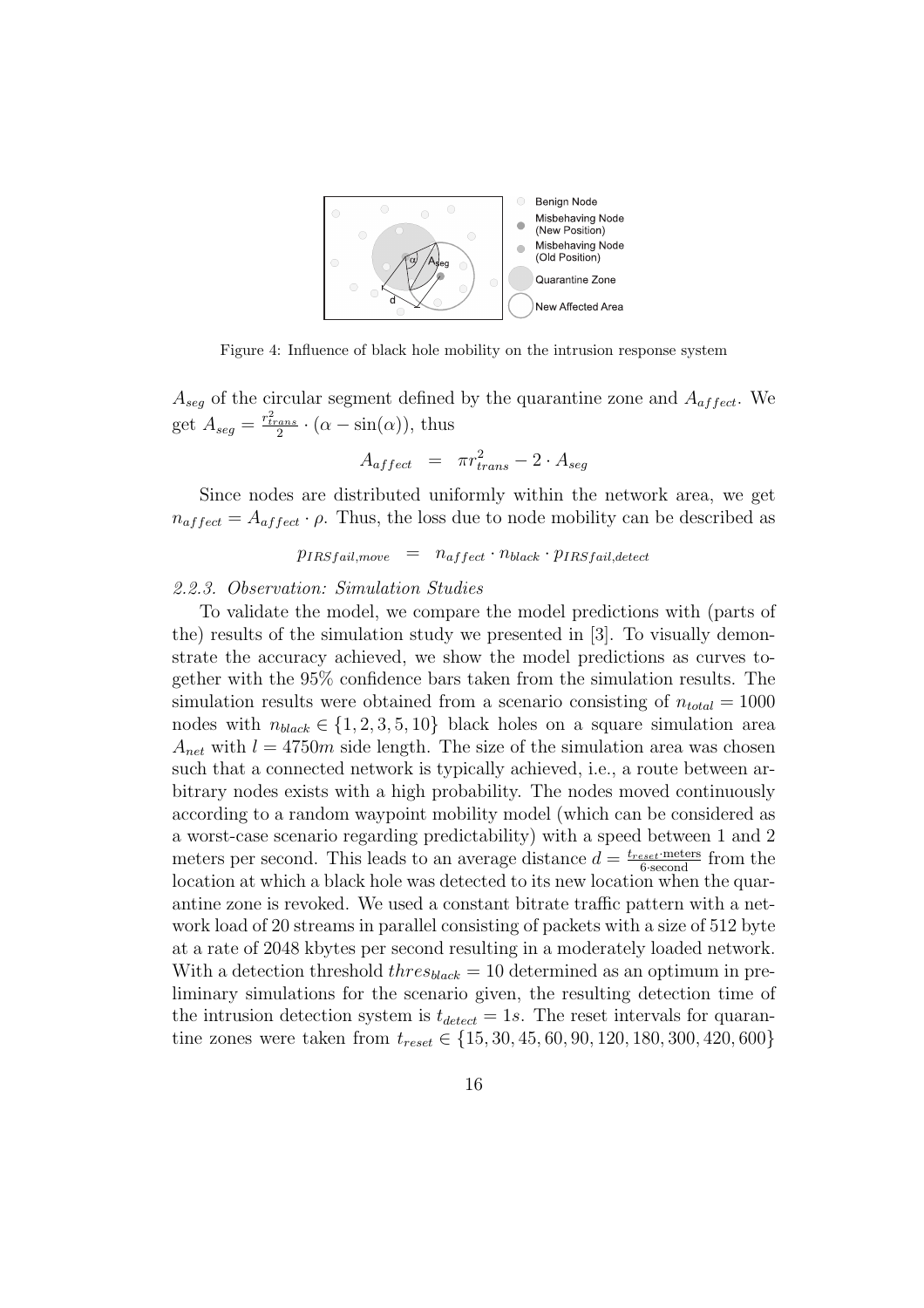in seconds. Each scenario was simulated for one hour simulated time split up in 6 parts of 10 minutes each to reduce unwanted side effects of the random waypoint mobility model. The simulations were performed with a modified version of the JiST/SWANS simulation tool for mobile ad hoc networks [29] running on a CONDOR distributed computing cluster [30].

The comparison of model prediction and simulation results for the loss caused by black holes in a defenseless network is shown in Figure 5. For the 2, 3, and 5 black hole scenarios, the model prediction is within the confidence interval of the simulation results. The small deviation for the setups with 1 and 10 black holes can be explained by the inaccuracy of the heuristic we used to model edge effects of the expanding ring search.



Figure 5: Model prediction (curves) compared with simulation results (confidence bars) of packet loss caused by black holes without intrusion response

Figure 6 shows the comparison of model predictions and simulation results for the loss caused by black holes in a network with intrusion detection and intrusion response. Please note that for reasons of readability only the results for the 3, 5, and 10 black hole scenarios are presented. While prediction and confidence intervals (i.e. simulation results) match well for the 1, 2, and 3 black hole scenarios, it stands out that for the 5 and 10 black hole setups the prediction and the simulation results differ strongly (note that the curve matching the 10 black hole confidence bars belongs to the 5 black hole prediction).

#### *2.2.4. Adaptation: Matching Model Predictions and Simulation Results*

The predictions made by the analytical model and the simulation results match reasonably for the effect of black holes on a mobile ad hoc network without security mechanisms. Small deviations can be explained by the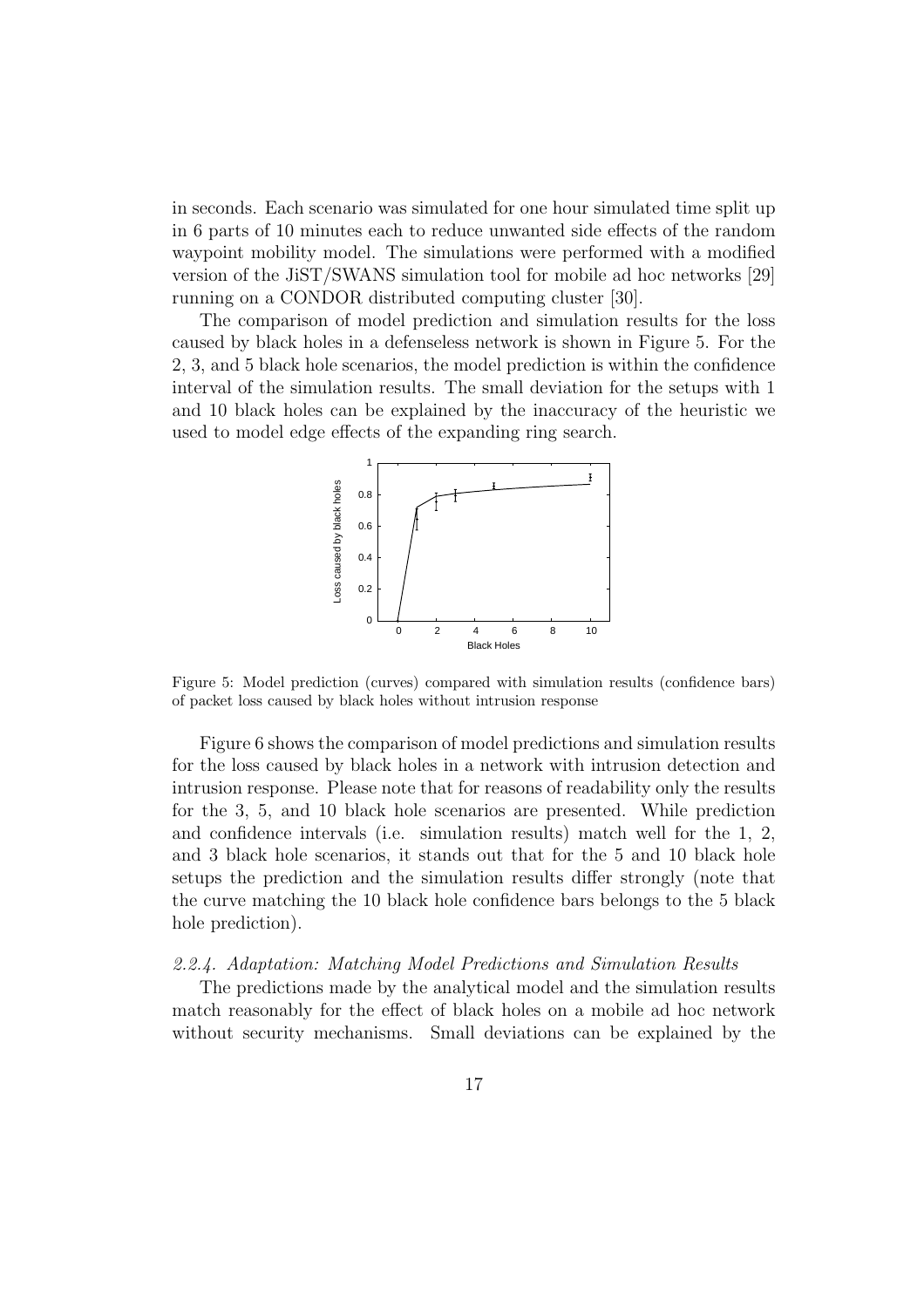

Figure 6: Model prediction (curves) compared with simulation results (confidence bars) of packet loss caused by black holes with location-based intrusion response

inaccuracy of the model due to the heuristic used to model edge effects. We therefore assume that the model describes the effect of undefended black holes within proper bounds.

Further, model predictions and simulation results match for the 1, 2, and 3 black hole setups in a mobile ad hoc network with intrusion detection and location-based intrusion response. Only predictions made for scenarios with 5 and 10 black holes do not correspond to the results obtained by simulation. Thus, our assumption was that the model itself described the behavior of the intrusion detection system and the location-based intrusion response system reasonably but might be instantiated incorrectly. Rerunning and tracing the simulations, we found that in the scenario with 5 black holes only 4, and in the scenario with 10 black holes only 5 are active at a time. We attribute this to overlapping-effects of quarantine zones. If we instantiate the model accordingly  $(4 / 5$  black holes in the model for the  $5 / 10$  black hole simulation setups), we obtain a match for all scenarios as shown in Figure 7. We, thus, need to extend the model to cover the probability of a black hole being active in scenarios with multiple black holes and active location-based intrusion response.

#### *2.3. Lessons Learned*

In this first part of the article, we presented an analytical model that describes the effects of black hole attacks and location-based countermeasures on mobile ad hoc networks. Based on a combined geometric and stochastic approach, we developed a light-weight model for the routing process as well as for the packet loss caused by misbehavior.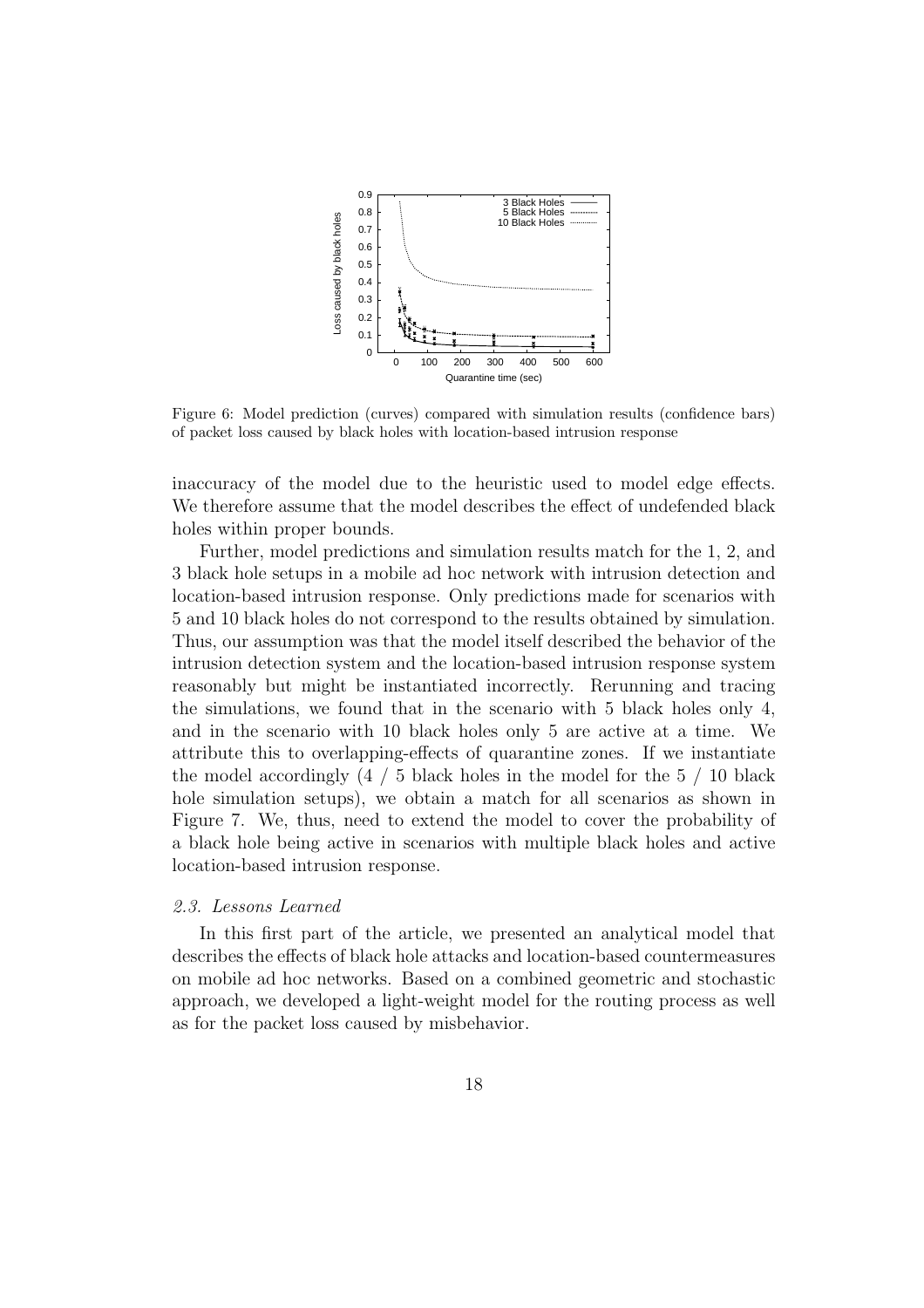

Figure 7: Corrected model prediction (curves) compared with simulation results (confidence bars) of packet loss caused by black holes with location-based intrusion response

To evaluate effects of the black hole attack and the location-based intrusion response, we needed both an analytical model and simulation studies. The analytical model was required to cover the parameter space of the system as far as possible. To validate (and correct) the model predictions, we had to perform simulation studies for selected parameters. We found that, despite following an elementary approach, on the first attempt we did not consider all factors that affect the interaction of the black hole attack and the locationbased intrusion response system. To achieve an appropriate evaluation of the location-based intrusion response system for mobile ad hoc networks, it was necessary to combine both the analytical and the simulation perspective and to have a mutual feedback between both. We only presented the feedback from simulation to model in this section. Yet, a feedback in the opposite direction was used during implementation of the attacks and the intrusion detection system as well as the location-based intrusion response. This way, implementation errors leading to strong deviations of model predictions and simulation results could be corrected beforehand.

# 3. Challenges in Evaluating Security Mechanisms for Peer-to-Peer Systems

In this second part of the article, we present challenges we faced in evaluating cooperative security mechanisms for peer-to-peer systems. As evaluation methodology, we used an analytical model and testbed experiments having a mutual feedback between model and testbed. The following is based on prior work presented in [31] extended by recent results of testbed experiments.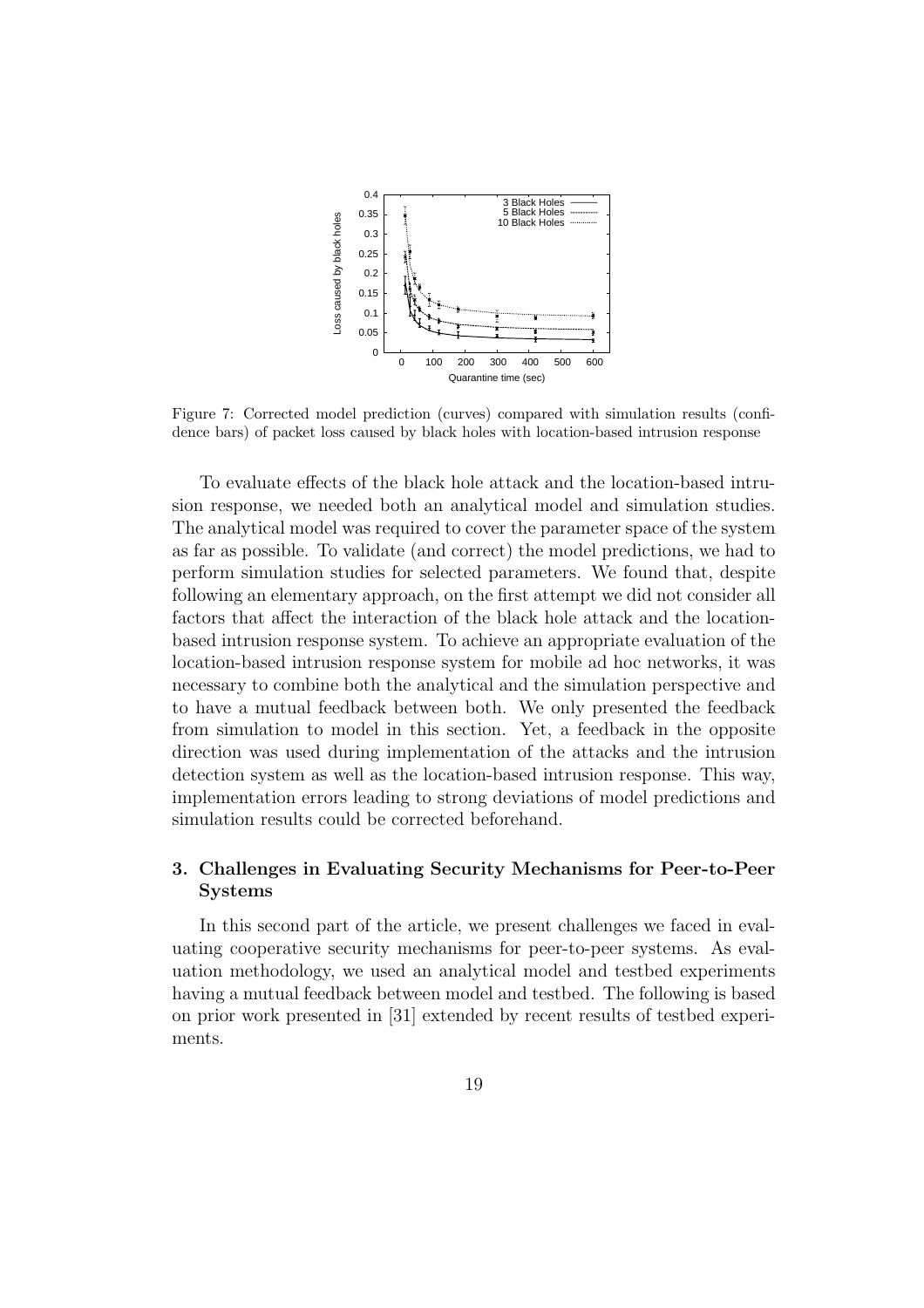#### *3.1. Security in Peer-to-Peer Systems*

Peer-to-peer systems enable enhanced communication services in environments where client/server-based solutions can not be established due to e.g. time and/or cost constraints. As for mobile ad hoc networks, large scale emergency response scenarios are a prominent application domain. Related projects that apply peer-to-peer technology in large scale emergency response scenarios, but do not consider cooperative security mechanisms, are e.g. DUMBO [32] and SoKNOS [33].

In an emergency response scenario, the exchange of information and services between aid organizations can offer a considerable benefit for the coordination of search and rescue or reconstruction efforts. However, information and services should not be accessible in an unrestricted way. By means of authentication and access control, the admission to services and information can be governed. However, contemporary means for authentication and access control such as Kerberos [34] are based on central trusted instances. Thus, these mechanisms can not be transferred directly from the client/server domain to a peer-to-peer environment. In the absence of central trusted instances, security objectives such as authentication and access control can be implemented by threshold cryptography. In threshold cryptography, the cooperation of (at least) a certain number of peers is required to perform cryptographic operations. No single (possibly compromised) peer is able to e.g. sign and issue certificates that grant access to restricted services (which will be the example we use in this section). This way, a security level comparable to that of centralized solutions can be achieved.

The applicability and performance of threshold cryptography in peer-topeer systems has been studied comprehensively. However, only little attention has been paid to the fact that (cooperative) security-relevant decisions require a well-defined set of regulations, if they have to be made automatically. In the application scenario outlined, any interaction desired can hardly be foreseen. Thus, the availability of predefined security policies can not be assumed. To deal with this, we consider the case of authorized users being involved directly in security-relevant decisions. In this case, performance issues of the network as well as of the threshold cryptography schemes deployed are negligible compared to the delay that is introduced by the users themselves. Rather, the number of users involved per decision has to be minimized to keep the approach feasible for real-world deployment. Nevertheless, the minimization has to take into account users that do not provide their decision in a reasonable amount of time. To deal with this, a certain redundancy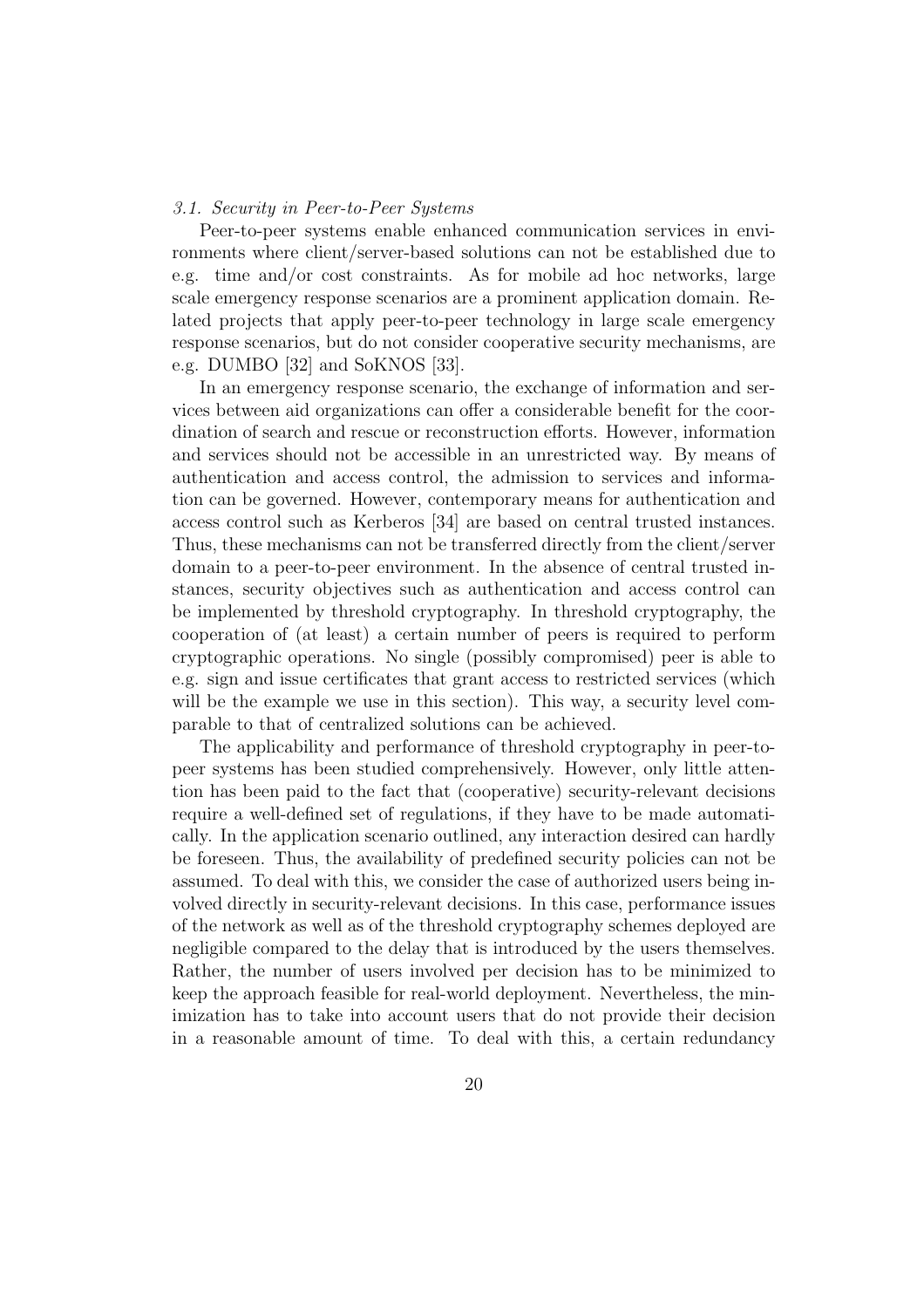has to be introduced regarding the number of users requested with respect to the number of users that have to cooperate as specified by the threshold cryptography scheme deployed.

In the following, we recapitulate our work presented in [31], describing how security-relevant decisions can be performed if neither a central trusted instance nor predefined security policies are available. We shortly discuss variants of threshold cryptography that are able to deal with the resulting challenges and present related work on applying threshold cryptography in peer-to-peer systems focusing on the evaluation methodology applied. Having laid these basics, we describe possible interaction schemes between the peer that requests a decision and the peers that (potentially) contribute to the decision. We provide a stochastic analysis of the different interaction schemes that allows for the real-time minimization of the number of users involved in a joint decision. We then validate the model with selected results obtained recently in a series of testbed studies. We explain deviations observed between model predictions and testbed results and present a harmonized instantiation of the model where model predictions and testbed results match reasonably.

#### *3.1.1. Related Work*

In this section, we present related work that has motivated and influenced our research. We focus on basics of threshold cryptography and on studies on the performance of threshold cryptography in peer-to-peer environments highlighting the evaluation methodology applied.

The idea of threshold cryptography was initially presented in [35]. The mode of operation is based on shares of a secret key that are generated by choosing a polynomial  $p(x)$  of degree n such that the shared secret key equals  $p(0)$ . The keyshares are calculated as  $p(1), ..., p(m)$  where  $m > n$ . By Lagrange interpolation, the secret key can be reconstructed if  $n+1$ keyshares are combined. In [35], reconstruction is performed by a trusted device that collects the keyshares and, subsequently, may perform cryptographic operations. In peer-to-peer systems, the availability of a trusted device that is accessible for all peers is not given. In threshold cryptography approaches developed for such distributed and decentralized environments, the keyshares  $p(1),..., p(m)$  are distributed to the peers. Also the generation of the keyshares can be performed cooperatively and in a distributed way, without the need for a central instance. With the keyshares, the peers are able to produce partial signatures (e.g. for a certificate that grants access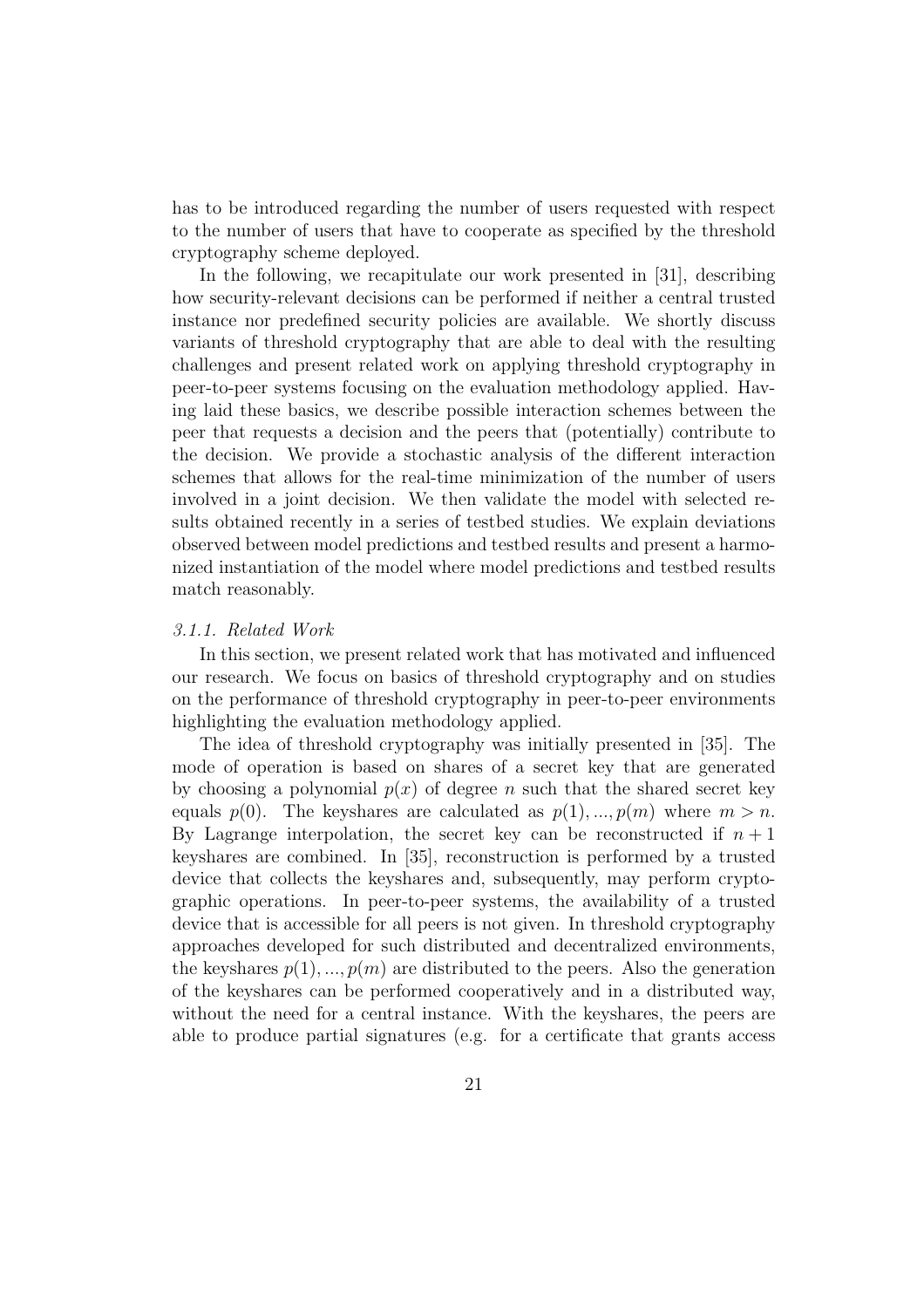to restricted resources within the peer-to-peer system). The computation of the full signature is again based on Lagrange interpolation.

Due to the mode of operation of Lagrange interpolation, most of the threshold signature schemes proposed require that the indexes of all keyshares with which the partial signatures shall be generated (i.e., the x of  $p(x)$ ) must be known in advance, before the partial signatures can be generated. A partial signature is then valid only for the specified set of keyshares. In the context of peer-to-peer systems, this results in multiple rounds of communication required between the peers that contribute partial signatures. In peer-to-peer systems in general, peers may go offline at any time during the signature process. For our application scenario in particular, we also have to consider mobile devices that are connected wirelessly and, thus, may be subject to more frequent disconnections and also energy constraints. If one member of the set of peers providing partial signatures does not provide its partial signature in time and has to be replaced, all other partial signatures have to be discarded and the process has to be restarted from the beginning resulting in an increased time required to produce a signature and increased energy consumption. The threshold scheme deployed should therefore be able to deal with signers that do not provide a signature without having to discard partial signatures that have been provided already. To make the system as reliable as possible, we build upon a non-interactive threshold cryptography scheme that does not need any communication between the peers providing partial signatures. The scheme proposed in [36], as an enhancement of [37], meets this requirement.

In [38], the authors compare threshold signature schemes with respect to their performance in controlling access to closed user groups in peer-topeer systems. User interactions have not been considered. Non-interactive signature schemes were not part of the evaluation. Regarding evaluation methodology, performance is measured in terms of basic operation costs (the time needed to produce partial signatures) and join time (the amount of time a new peer needs to join a closed user group). The evaluation is performed in a small-scale local testbed consisting of four machines running multiple virtual peers each. An analytical model used for evaluation was not presented. The work presented in [38] was extended to additional signature schemes in [39]. Here, the evaluation was based on a testbed consisting of ten nodes running multiple peers each. An analytical model was not presented.

A non-interactive mechanism for access control in mobile ad hoc networks has been proposed in [40] and [41]. In contrast to [37], the protocol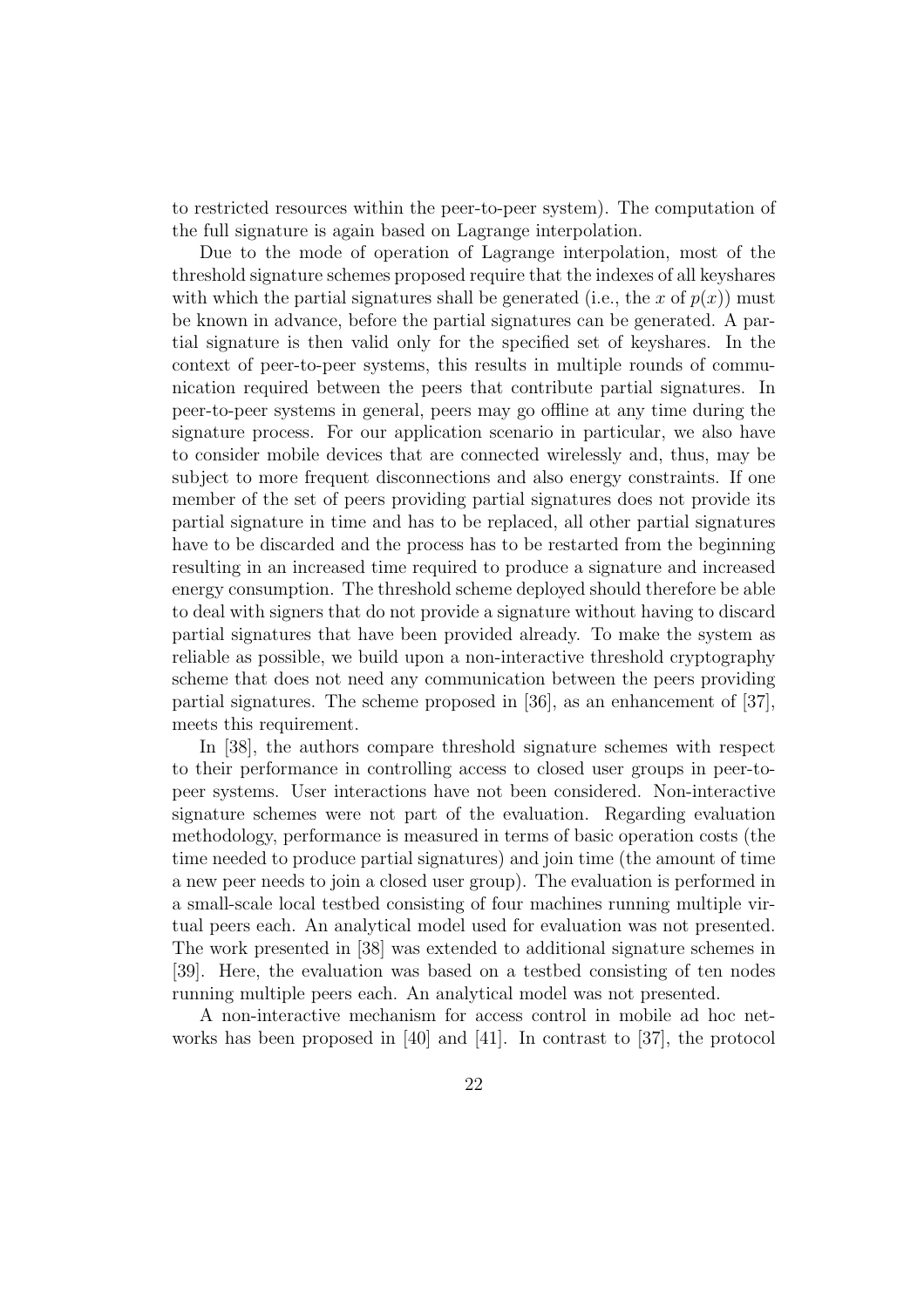proposed in [40] and [41] is not based on a cryptographic key that is shared among multiple parties, but on bivariate polynomials that can be used to establish pairwise shared secret keys. User interactions have not been considered. Because 'standard' signed certificates as required in our scenario can not be produced with this approach, we have not taken [40] into account as a possible cryptographic mechanism for our application scenario. Regarding evaluation methodology, a performance evaluation subject to metrics describing the basic performance of the threshold cryptography scheme deployed in terms of computational costs and energy consumed was performed. For this, measurements in a testbed for a mobile ad hoc network consisting of five nodes were conducted. An analytical model for system evaluation was not presented.

#### *3.2. Evaluation*

We now present relevant system properties and the evaluation of userbased cooperative decisions for peer-to-peer systems. While common Internetbased peer-to-peer systems for e.g. voice over IP communication or filesharing usually consist of millions of peers, for our emergency response application scenario, we assume the network size to be in the order of hundreds to thousands of peers. Thus, a testbed evaluation of the user-based cooperative decision process with a network size as expected in a real-world system is possible. We therefore base the evaluation on the combination of an analytical model and testbed experiments to achieve a high degree of realism.

#### *3.2.1. Specification: System Properties*

A peer that requests a security-relevant decision has to send this request to a set of peers holding keyshares. Each of these may take part in the decision process by issuing a partially signed certificate. The strategy according to which the requests are disseminated within the peer-to-peer overlay directly affects the number of users requested and the probability of receiving enough partially signed certificates to be able to interpolate a full signature. In the following, we describe different interaction schemes between requesting peers and peers that contribute to the decision process. We take into account different levels of knowledge about which peers hold keyshares. We shortly explain how the interaction schemes can be realized in a Pastry peerto-peer overlay [42] which will be the basis for the testbed evaluation. Yet, the interaction schemes as proposed abstractly in the following and the an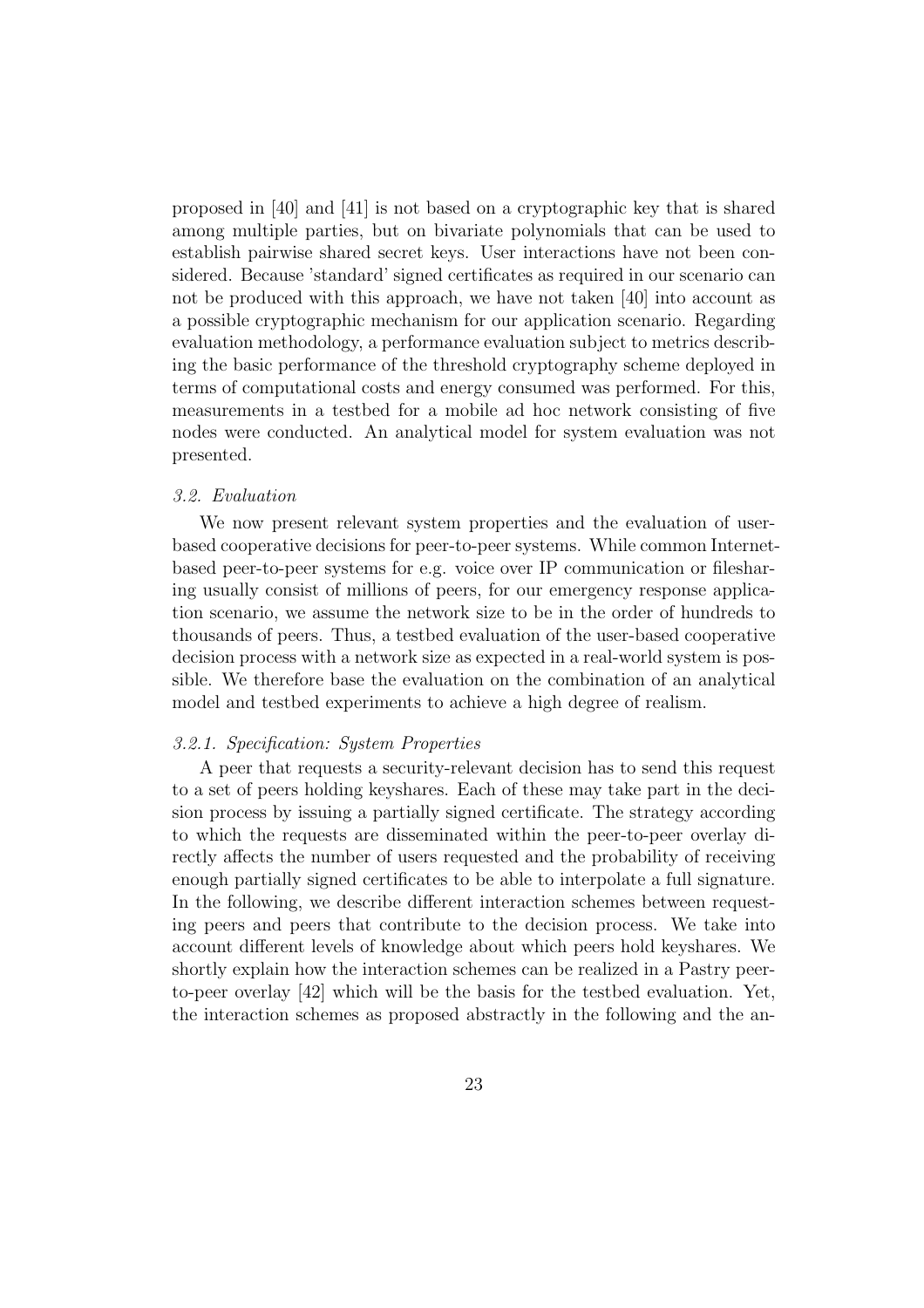alytical model describing the interaction schemes are independent from the particular implementation of the peer-to-peer overlay.

*Interaction Scheme for Unknown Shareholders.* If the peers holding keyshares are unknown to the peer that requests a decision, broadcasting the request within the entire peer-to-peer overlay would be a straightforward interaction scheme. In this case, all users holding keyshares are contacted. Thus, in case the decision is positive, a broadcast would result in the highest probability for a decision request to be successful (i.e., for receiving enough partially signed certificates to be able to interpolate a fully signed certificate). Yet, due to the high number of users involved that is caused by a broadcast in the peer-to-peer overlay, the applicability of a broadcast is limited in our scenario. Instead, a multicast approach is reasonable. We assume that the multicast is initiated by the requesting peer and that the requesting peer has no knowledge about which peers are holding keyshares. In this case, as shown in Figure 8, a multicast can be realized by sending requests to a set of peer-IDs that are selected randomly. Regarding the implementation on top of a Pastry peer-to-peer system, if an ID is not used, Pastry will route the request to the peer with the ID closest to the one selected.



Figure 8: Schematic representation of the multicast with unknown signers

*Interaction Scheme for Known Shareholders.* In our application scenario, we assume administrative restrictions that limit the number of peers which are authorized to take part in security-relevant decisions. Thus, a random selection of the peers to which a request is sent may not reach enough peers holding keyshares. To increase reliability, it is reasonable to base the dissemination of requests on some knowledge about which peers hold keyshares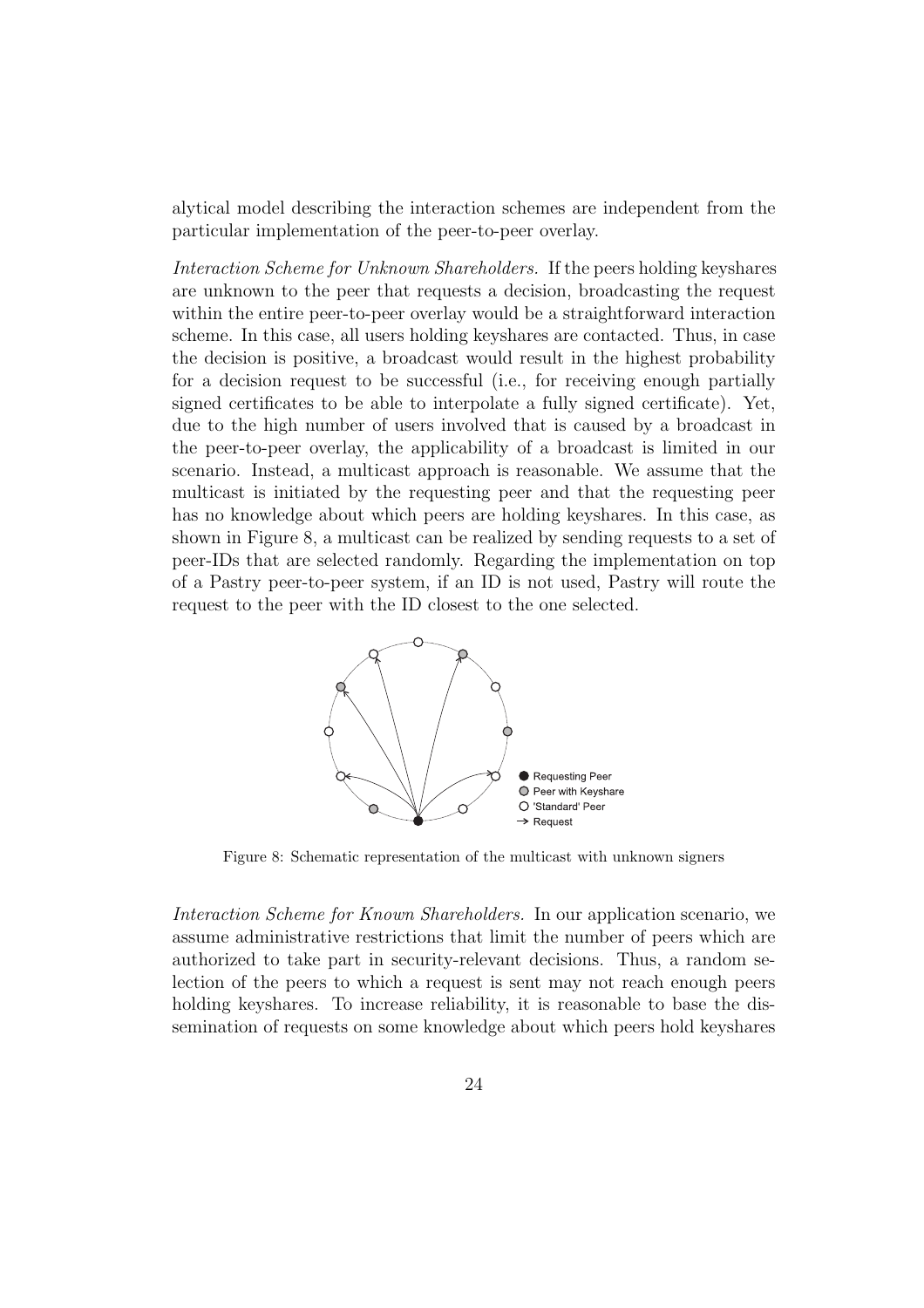(and about the status of their users). This approach can be based e.g. on a peer that acts as mediator for the decision process. The mediator keeps track of the peers holding keyshares and accepts and relays requests appropriately, as shown in Figure 9.

While introducing a mediator can be done independently from the particular peer-to-peer overlay, a way to implement a multicast with knowledge about the distribution of keyshares on top of a Pastry peer-to-peer overlay is to make use of Scribe multicast groups [43]. Peers holding keyshares (and with users ready to contribute to a decision) subscribe to a corresponding multicast group. Requests can be sent to this group along with the requested number of partial signatures.



Figure 9: Schematic representation of the multicast with known signers

#### *3.2.2. Expectation: Analytical Model*

In this section we develop stochastic models that describe the success probability  $p_{succ}$  of the different interaction schemes. A request is considered successful if a sufficient number of partially signed certificates is received such that a fully signed certificate can be interpolated. The number of partially signed certificates received is sufficient if it is greater or equal to the threshold  $n_{thres}$  that is defined by the threshold cryptography scheme deployed. Table 1 provides an overview of the notation we use in the following.

*Model of the Interaction Scheme for Unknown Shareholders.* For the interaction scheme for unknown shareholders as outlined in Section 3.2.1, we assume a random limitation of requested peers with respect to the distribution of keyshares and to the status of peers. That is, the scheme does not consider whether a peer to which a request is sent holds a keyshare or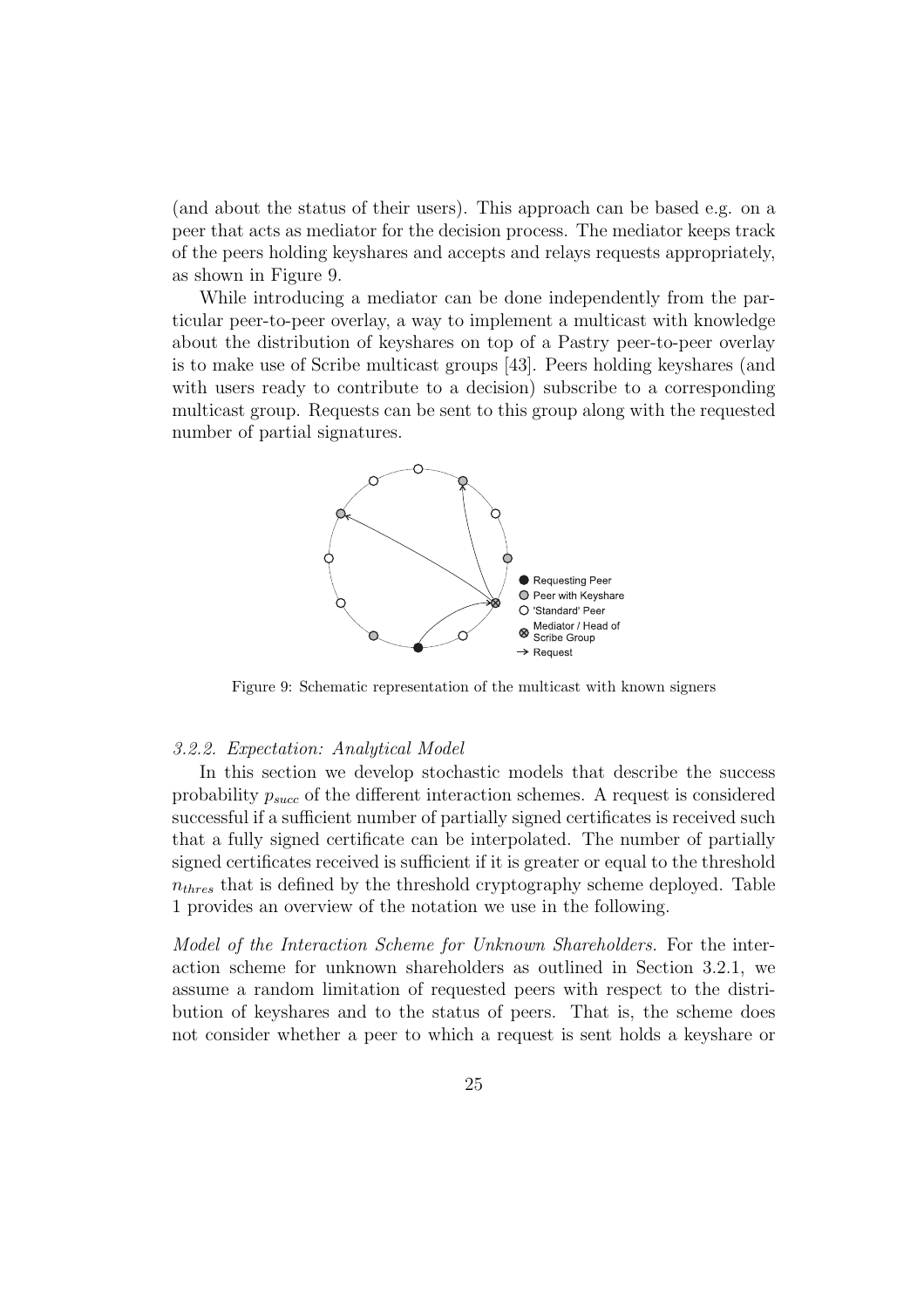| Table 1: Notations of formulae |                                                                  |  |
|--------------------------------|------------------------------------------------------------------|--|
| $n_{thres}$                    | Number of partially signed certificates required for computing a |  |
|                                | full signature                                                   |  |
| $p_{rep}$                      | Probability with which a single peer answers a request           |  |
| $n_{total}$                    | Total number of peers in the peer-to-peer overlay                |  |
| $n_{keys}$                     | Number of peers holding keyshares                                |  |
| $n_{mult}$                     | Number of peers to which a request is sent                       |  |
| $n_{rep}$                      | Number of replies received for one request                       |  |
| $p(n_{rep})$                   | Probability for receiving $n_{rep}$ replies from one request     |  |
| $p_{succ}$                     | Probability for receiving a sufficient number (i.e., more than   |  |
|                                | $n_{thres}$ ) of replies from one request                        |  |

whether the user is currently able to answer within a reasonable time. This random restriction can be modeled by a hypergeometric random variable. In our case, the hypergeometric variable describes the intersection of the set of peers to which a request is sent and the set of peers that would potentially reply to a request received. Thus, for the probability  $p(n_{rep})$  of receiving a certain number  $n_{rep}$  of replies, we get

$$
p(n_{rep}) = \frac{\binom{n_{keys} \cdot prep}{n_{rep}} \binom{n_{total} - (n_{keys} \cdot prep)}{n_{mult} - n_{rep}}}{\binom{n_{total}}{n_{mult}}}
$$

For a request to be successful it is not important to receive a certain number of replies, but to receive *at least* enough partially signed certificates to enable interpolation of a fully signed certificate. That is, a request is successful if the number  $n_{rep}$  of replies received is greater than or equal to  $n_{thres}$ . The success probability  $p_{succ}(n_{thres})$  with respect to  $n_{thres}$  thus can be described as the sum of the probabilities for receiving a certain number  $n_{rep}$ of replies starting from  $n_{thres}$ . The upper bound of the sum is given by the number  $n_{mult}$  of peers to which a request is sent. We obtain

$$
p_{succ}(n_{thres}) = p(n_{rep} \ge n_{thres}) = \sum_{n_{rep}=n_{thres}}^{n_{mult}} p(n_{rep})
$$

*Model of the Interaction Scheme for Known Shareholders.* For the interaction scheme with knowledge about which peers hold keyshares as presented in Section 3.2.1, the probability  $p(n_{rep})$  of receiving a certain number  $n_{rep}$  of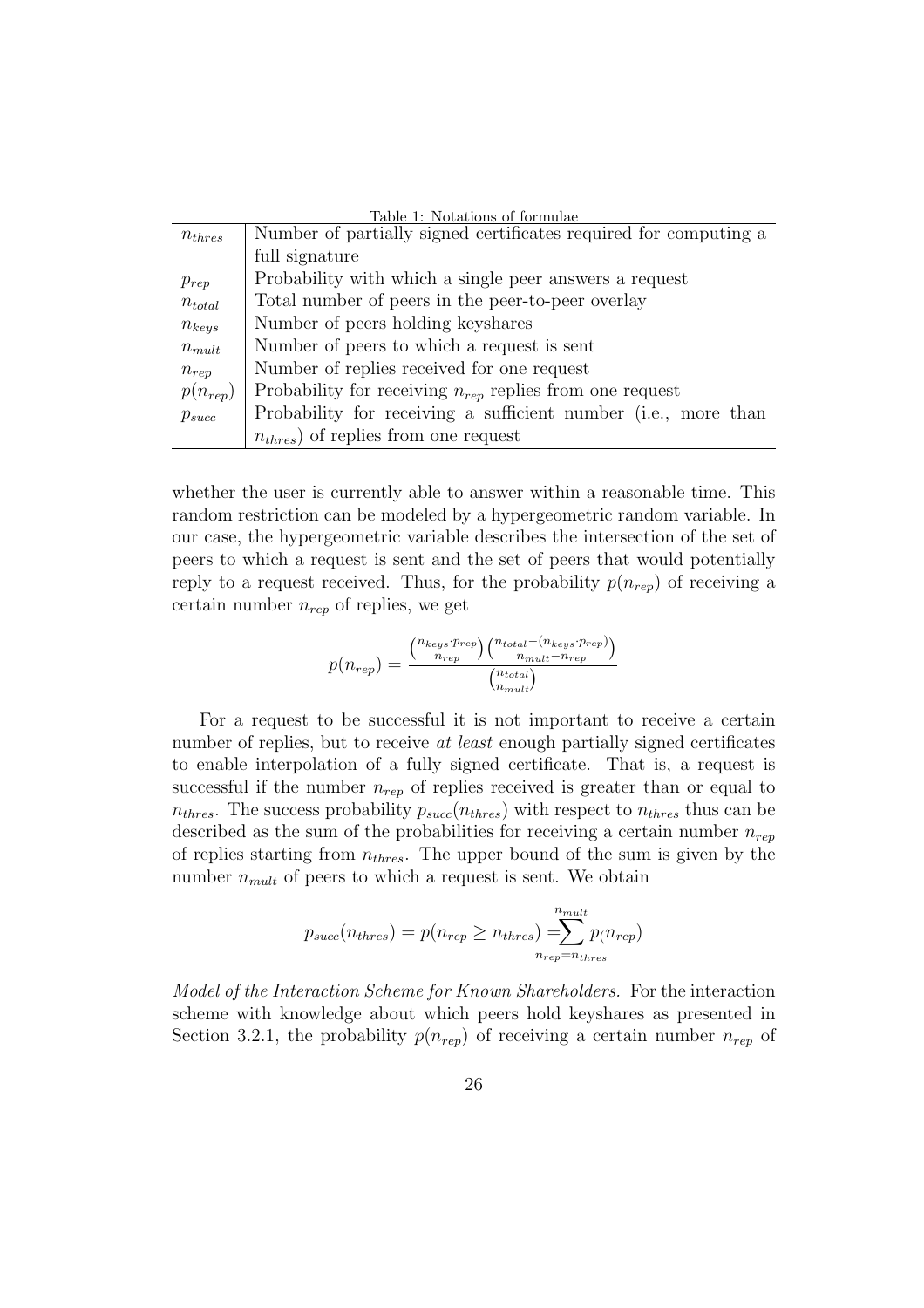replies to a request can be modeled as a binomial random variable, resulting in

$$
p(n_{rep}) = {n_{mult} \choose n_{rep}} p_{rep}^{n_{rep}} (1 - p_{rep})^{n_{mult} - n_{rep}}
$$

The success probability  $p_{succ}(n_{thres})$  with respect to  $n_{thres}$  again can be described as the sum of the probabilities of receiving a certain number  $n_{rep}$ of replies starting from  $n_{thres}$ . The upper bound of the sum is given by the number  $n_{mult}$  of peers to which a request is sent. We get

$$
p_{succ}(n_{thres}) = p(n_{rep} \ge n_{thres}) = \sum_{n_{rep}=n_{thres}}^{n_{mult}} p(n_{rep})
$$

#### *3.2.3. Observation: Testbed Studies*

We validate the models for the different interaction schemes by experiments in the PlanetLab [44] and G-Lab [2] testbeds. PlanetLab is a worldwide testbed currently consisting of about 1000 nodes distributed at about 500 sites worldwide that are connected over the Internet. Although minimum requirements regarding hardware and connectivity of nodes are specified, PlanetLab is a heterogeneous environment. This together with large variances in the computational load of nodes reflects the conditions of Internetbased peer-to-peer systems. G-Lab, on the other hand, is a German national testbed that currently consists of about 150 nodes at 6 universities. Compared to PlanetLab, hardware and connectivity is homogeneous and the overall load of nodes is moderate. G-Lab uses PlanetLab software for resource sharing and access control of its nodes. Thus, our experimental setups can be executed on PlanetLab and on G-Lab without modifications.

In the following, we present selected results of our testbed studies that show all particularities we observed. As experimental setup (and, thus, as instantiation of the models), we used a peer-to-peer system consisting of  $n_{total} = 100$  peers of which  $n_{keys} = 50$  hold keyshares. The threshold (i.e., the number of partially signed certificates required for interpolation of a fully signed certificate) is set to  $n_{thres} = 10$ ; the probability with which a single peer provides an answer to a request received in a reasonable time is defined as  $p_{rep} = 0.5$  (random numbers following a shifted standard normal distribution are drawn to determine whether a reply should be provided). The desired success probability is set to  $p_{succ} = 0.95$ . To achieve this, the model demands to send  $n_{mult} = 49$  requests using the interaction scheme for unknown shareholders and  $n_{mult} = 26$  requests using the interaction scheme for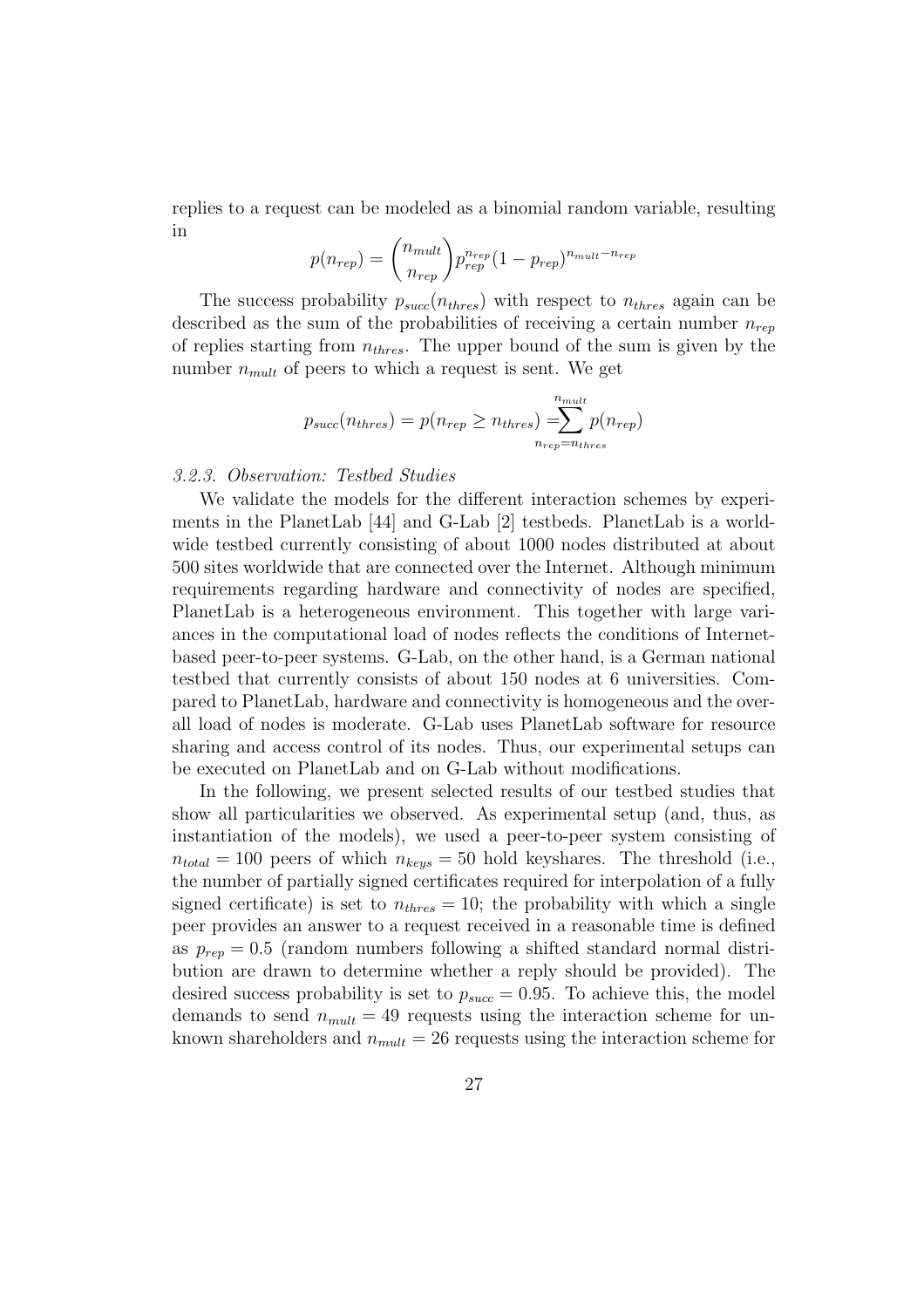known shareholders. In order to validate the model not only at this singular point, but for any success probability  $0 \leq p_{succ} \leq 1$ , we varied the threshold in  $1 \leq n_{thres} \leq 30$  for the results presented in the following. All plots are given with 95% confidence intervals obtained from at least 40 request-reply iterations.

*Experimental Results for the Interaction Scheme with Unknown Shareholders.* Figure 10 shows the predictions of the model instantiated as described above as well as results from both the G-Lab and the PlanetLab testbed for the interaction scheme with unknown shareholders. Phenotypically, the model provides a reasonable prediction of the success probability  $p_{succ}$  subject to the threshold  $n_{thres}$ . Yet, the success probability observed in both testbeds is always significantly below the model prediction. Also the results of the two testbeds show a significant deviation. The success probability measured in PlanetLab is always below the results measured in G-Lab. The deviations can be explained by lost requests and replies as well as by peers holding keyshares that go offline during our experiments. The model also does not consider that sending requests to randomly selected peer-IDs might result in peers receiving two requests concurrently. In this case, our implementation drops these duplicate requests since two partially signed certificates generated with the same keyshare are of no use for the interpolation of a fully signed certificate. Due to the inherent heterogeneity in hardware, load, and connectivity of PlanetLab compared to the homogeneous nodes of G-Lab, the effects of packet loss and churn are more severe in PlanetLab than in G-Lab.

*Experimental Results for the Interaction Scheme with Known Shareholders.* The model predictions and the results obtained from both testbeds for the interaction scheme with known shareholders is shown in Figure 11. We present the results for an implementation based on a dedicated peer that keeps track of all peers that hold keyshares and acts as mediator during the decision process. The interaction scheme based on Scribe multicast groups is shown to be more susceptible to packet loss and churn.

Again, the model predictions of the success probability subject to the threshold match the success probability measured in the testbeds phenotypically. It stands out that the model predictions match the results measured in G-Lab reasonably, without significant deviations. This can be explained by the relatively low packet loss observed in G-Lab and the missing effect of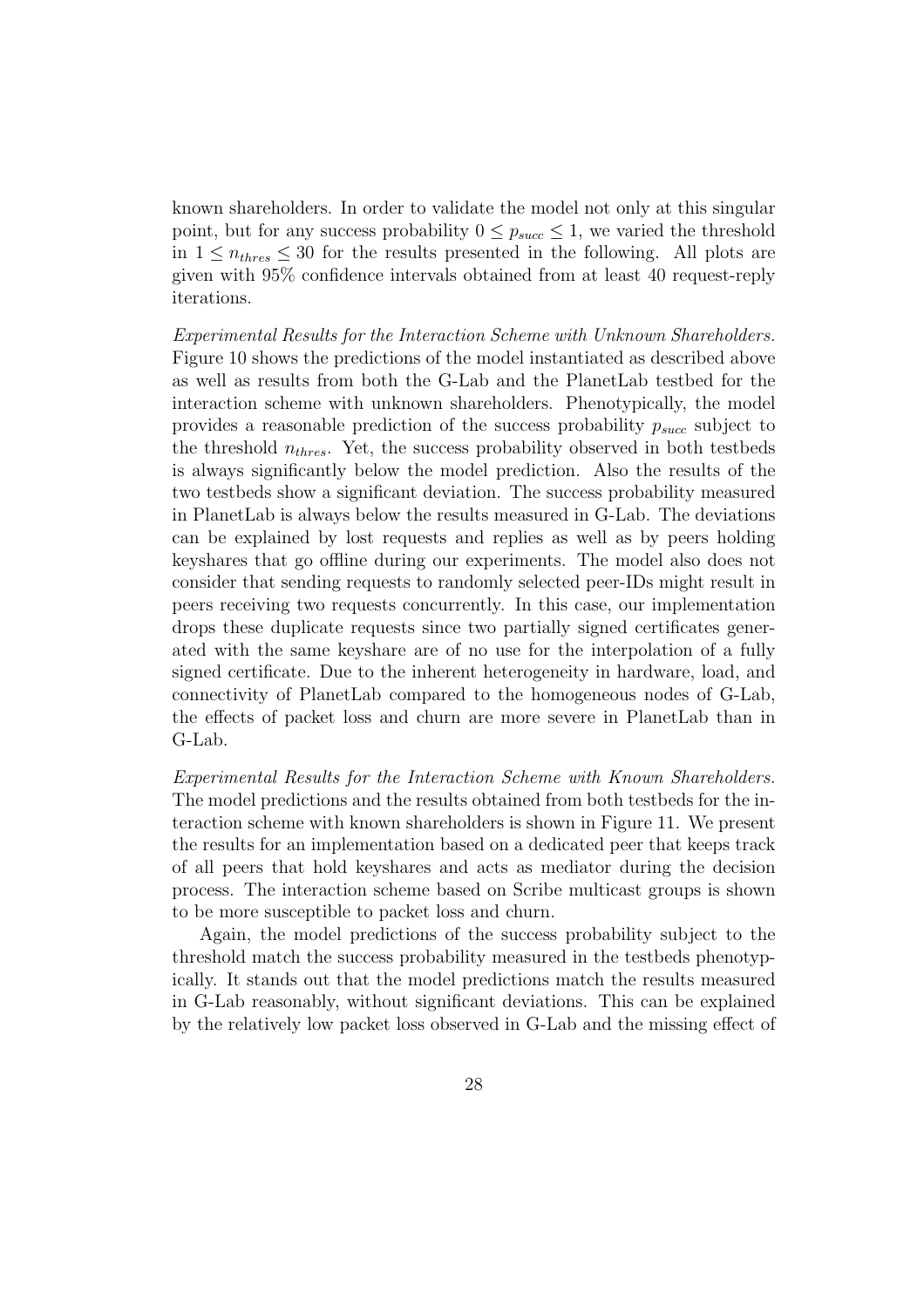

Figure 10: Success probability subject to threshold for the interaction scheme with unknown shareholders. Comparison of model prediction and results from PlanetLab and G-Lab.

duplicate requests for the interaction scheme with known shareholders, where the mediating peer relays requests appropriately. Due to the higher packet loss and churn of PlanetLab, the success probability measured in PlanetLab is again below the model prediction and the results measured in G-Lab.



Figure 11: Success probability subject to threshold for the interaction scheme with known shareholders. Comparison of model prediction and results from PlanetLab and G-Lab.

#### *3.2.4. Adaptation: Matching Model and Testbed*

We now compare the model predictions with the results obtained from both testbeds if we adapt the instantiation of the model according to the conditions we observed in the testbeds. Please note that, if not specified otherwise, the instantiation remains as described above.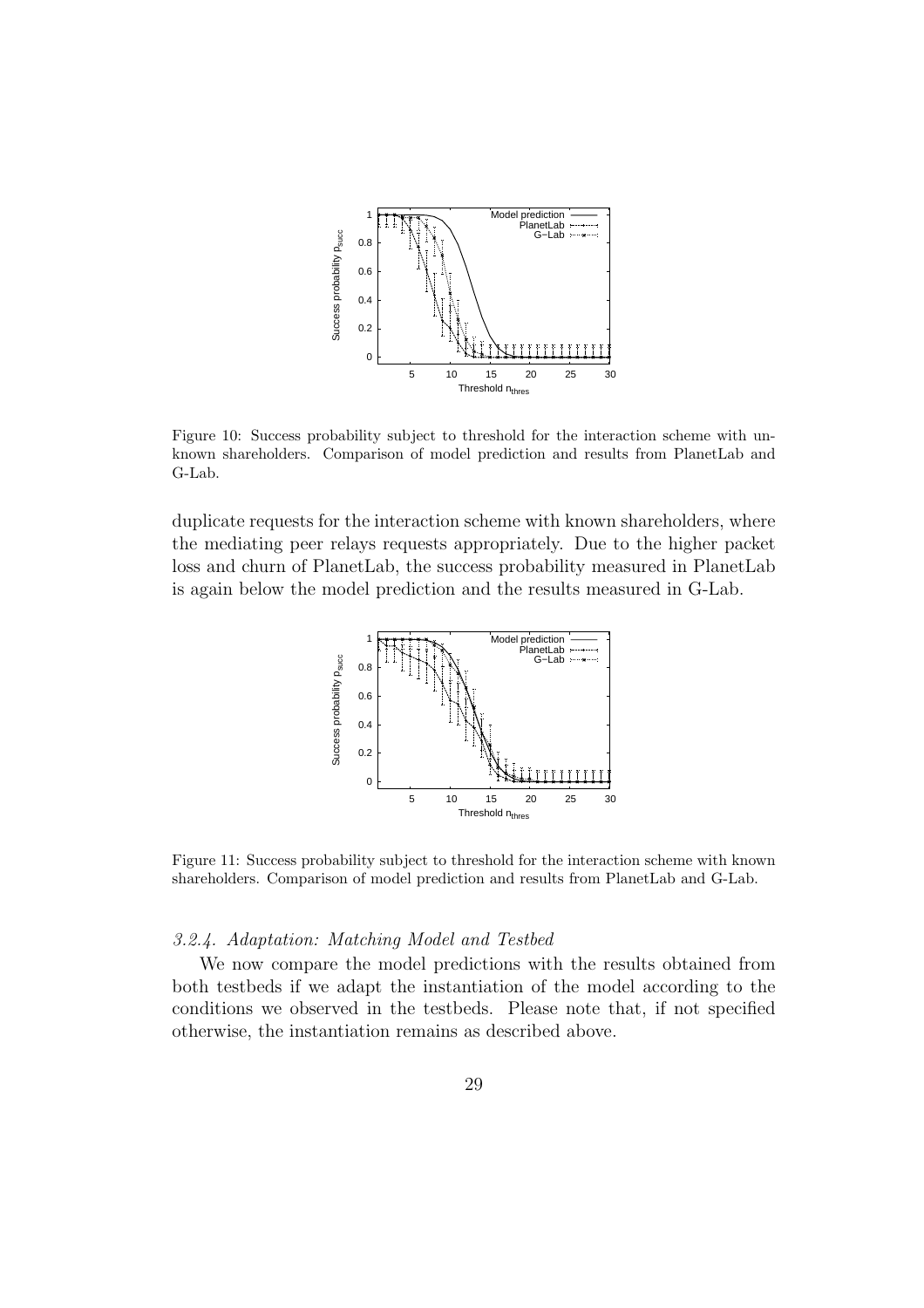*Adapted Model Parameters for the Interaction Scheme with Unknown Shareholders.* During the experiments for the interaction scheme with unknown shareholders in the PlanetLab testbed, we measured an average total number of peers  $n_{total} = 92$ . The difference to the original instantiation can be explained by churn (i.e., by peers going offline) during our experiments. Due to the same reason, we observed  $n_{keys} = 39$  online peers holding keyshares. Due to packet loss and duplicate requests, the probability with which a single peer provides a reply to a request received decreased to  $p_{reply} = 0.39$ . The number of requests sent decreased to  $n_{mult} = 43$ . If we instantiate the model accordingly, the predictions match the results measured in PlanetLab without significant deviations as shown in Figure 12



Figure 12: Success probability subject to threshold for the multicast with unknown shareholders. Comparison of model prediction, results from PlanetLab, and adapted model.

In G-Lab, we observed no effects of churn, but effects of packet loss and duplicate requests resulting in  $p_{reply} = 0.43$  and  $n_{mult} = 44$ . If we instantiate the model with these parameters, we obtain a match of model predictions and success probability measured in G-Lab without significant deviations as shown in Figure 13.

*Adapted Model Parameters for the Interaction Scheme with Known Shareholders.* For the interaction scheme with known shareholders, we observed  $n_{total} = 90$ ,  $n_{keys} = 35$ ,  $p_{reply} = 0.5$ , and  $n_{mult} = 21$ . The better values of  $p_{rebly}$  and  $n_{mult}$  compared to the original instantiation and the deviations observed during the experiments for the interaction scheme with unknown shareholders can be explained by the missing effect of duplicate requests for the interaction scheme with known shareholders. If we instantiate the model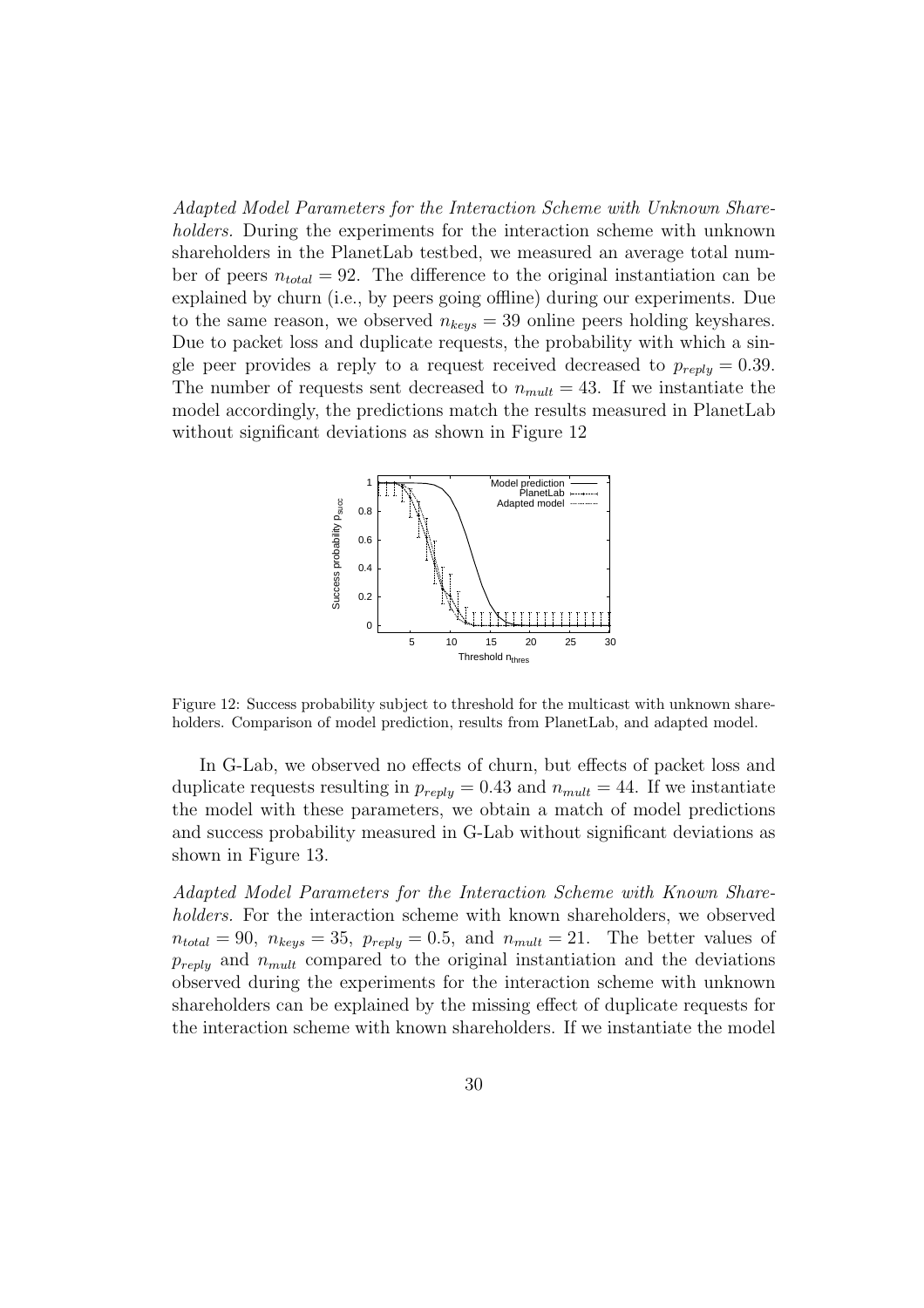

Figure 13: Success probability subject to threshold for the multicast with unknown shareholders. Comparison of model prediction, results from G-Lab, and adapted model.

accordingly, we obtain a better fitting model prediction. Yet, model prediction and simulation results still show differences. These remaining deviations of model predictions and simulation results can be explained by experiments during which the peer that acts as mediator in the decision process is affected by churn. If this peer, as a single point of failure, leaves the peer-to-peer system during the phase in which requests have to be relayed to peers holding keyshares, the decision process most probably is not successful.



Figure 14: Success probability subject to threshold for the multicast with known shareholders. Comparison of model prediction, results from PlanetLab, and adapted model.

During the experiments conducted in G-Lab for the interaction scheme with known shareholders, we only observed a minor deviation of the probability with which a single peer provides a reply to a request received, resulting in  $p_{succ} = 0.49$ . The result of the adapted model instantiation is shown in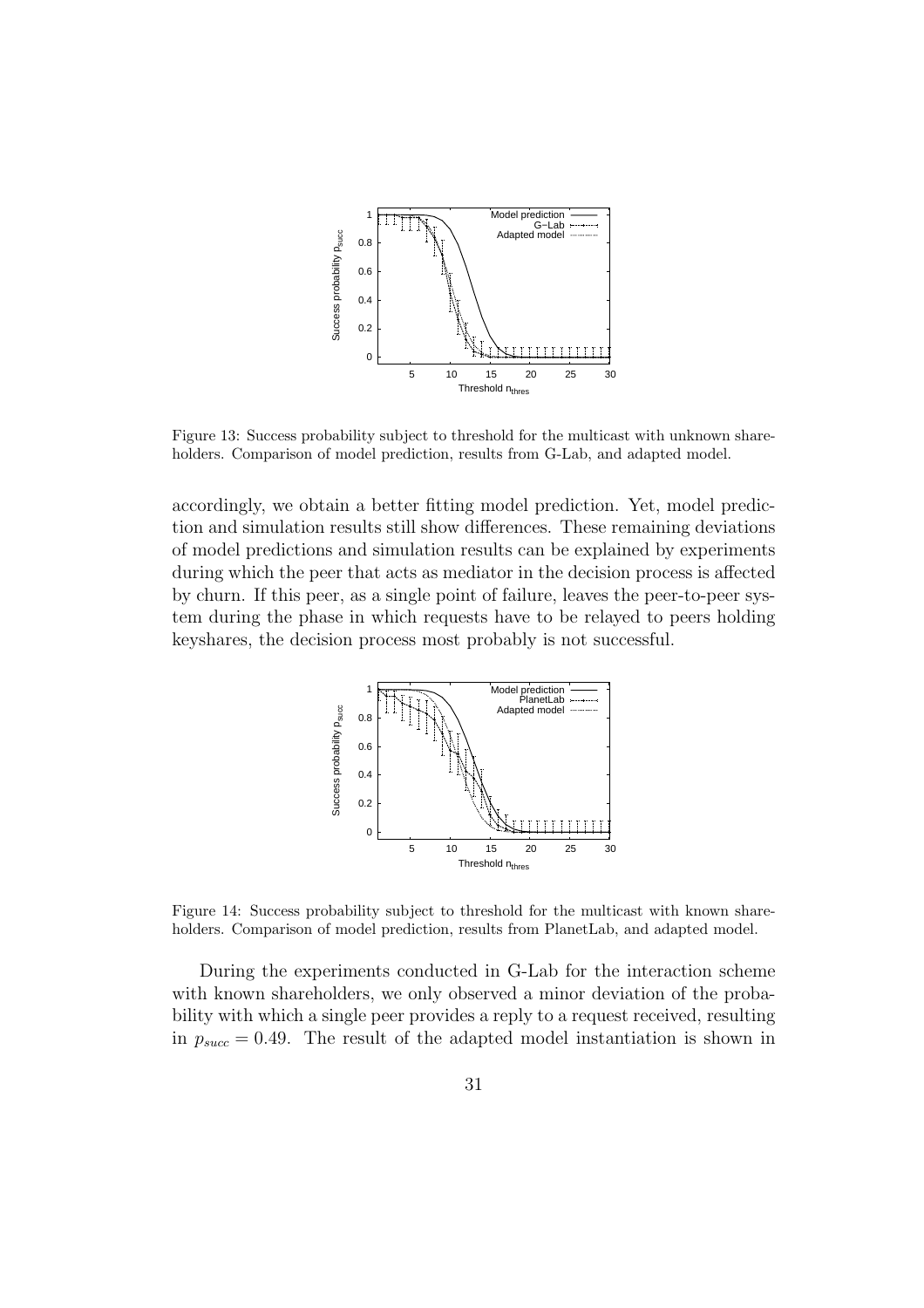Figure 15. Since we only had the minor difference of  $p_{succ}$  with respect to the original instantiation, original model prediction, adapted prediction, and testbed results do not show significant deviations.



Figure 15: Success probability subject to threshold for the multicast with known shareholders. Comparison of model prediction, results from G-Lab, and adapted model.

#### *3.3. Lessons Learned*

In this second part of the article, we discussed user-based cooperative decisions in peer-to-peer systems as a means to counterbalance missing central trusted instances and predefined security policies in order to achieve basic security objectives such as authentication and access control. We described different interaction schemes for the cooperative decision process. For each interaction scheme, we outlined a stochastic model that describes the performance of the scheme.

To validate the model, we performed experiments in two testbeds which have different inherent conditions regarding heterogeneity of hardware and connectivity to prove the general validity of the analytical model. As for our work on security mechanisms for mobile ad hoc networks, we needed a twodimensional view of the system, i.e., a mutual feedback between testbed experiments and analytical model to achieve an appropriate evaluation methodology. Although we only presented the feedback from testbed to model in this section, we used the feedback in the opposite direction to correct errors in the implementation beforehand.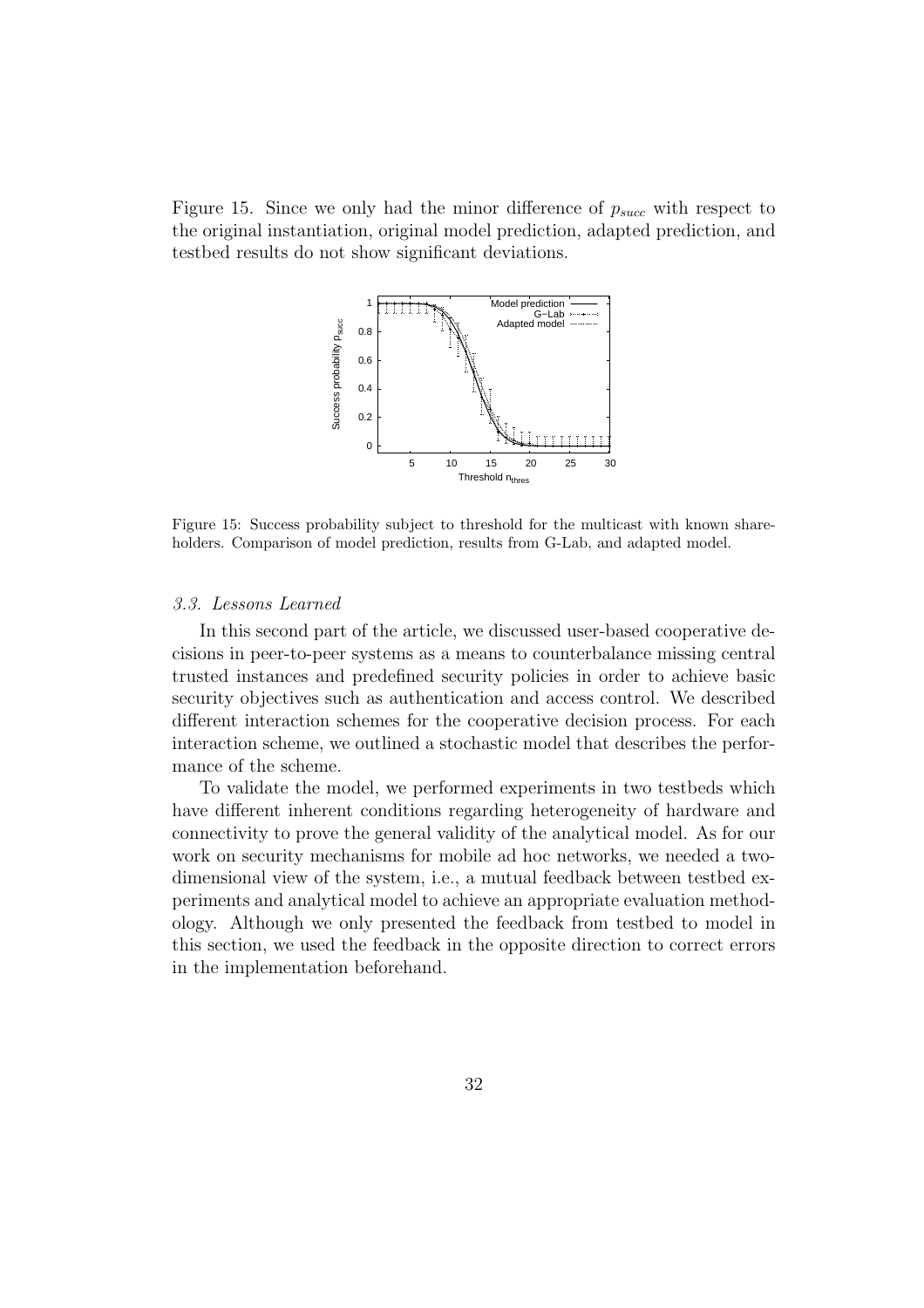#### 4. Conclusions

In this article, we presented selected parts of our recent research on security mechanisms for decentralized systems and infrastructure-less systems. In particular, we discussed a location-based intrusion response mechanism for mobile ad hoc networks and interaction schemes for user-based cooperative decisions in peer-to-peer systems. We set the focus on the evaluation methodology we applied, showing results from the entire chain of analytical models, simulation studies, and testbed experiments. We especially highlighted the process of harmonizing the different perspectives, i.e., matching results obtained from the different evaluation methodologies by providing mutual feedback between them.



Figure 16: Mutual interaction of models, simulation tools, and testbeds for comprehensively evaluating protocols and mechanisms for communication networks

As a concluding remark, we want to emphasize that, from our point of view, it is necessary to combine perspectives of models, simulation tools, and testbeds during the evaluation of novel protocols and mechanisms for communication networks. The mutual feedback process, which is underlined also in related work as [45], is shown in Figure 16. This way, we think it is possible to obtain a reasonably comprehensive view on the system scrutinized, thus minimizing the 'gap' between science and reality.

### References

- [1] IT Transfer Office, Technische Universität Darmstadt, SicAri Project Homepage, http://www.ito.tu-darmstadt.de/projects/sicari/index en html.
- [2] G-Lab Consortium, G-Lab Project Homepage, http://www.germanlab.de.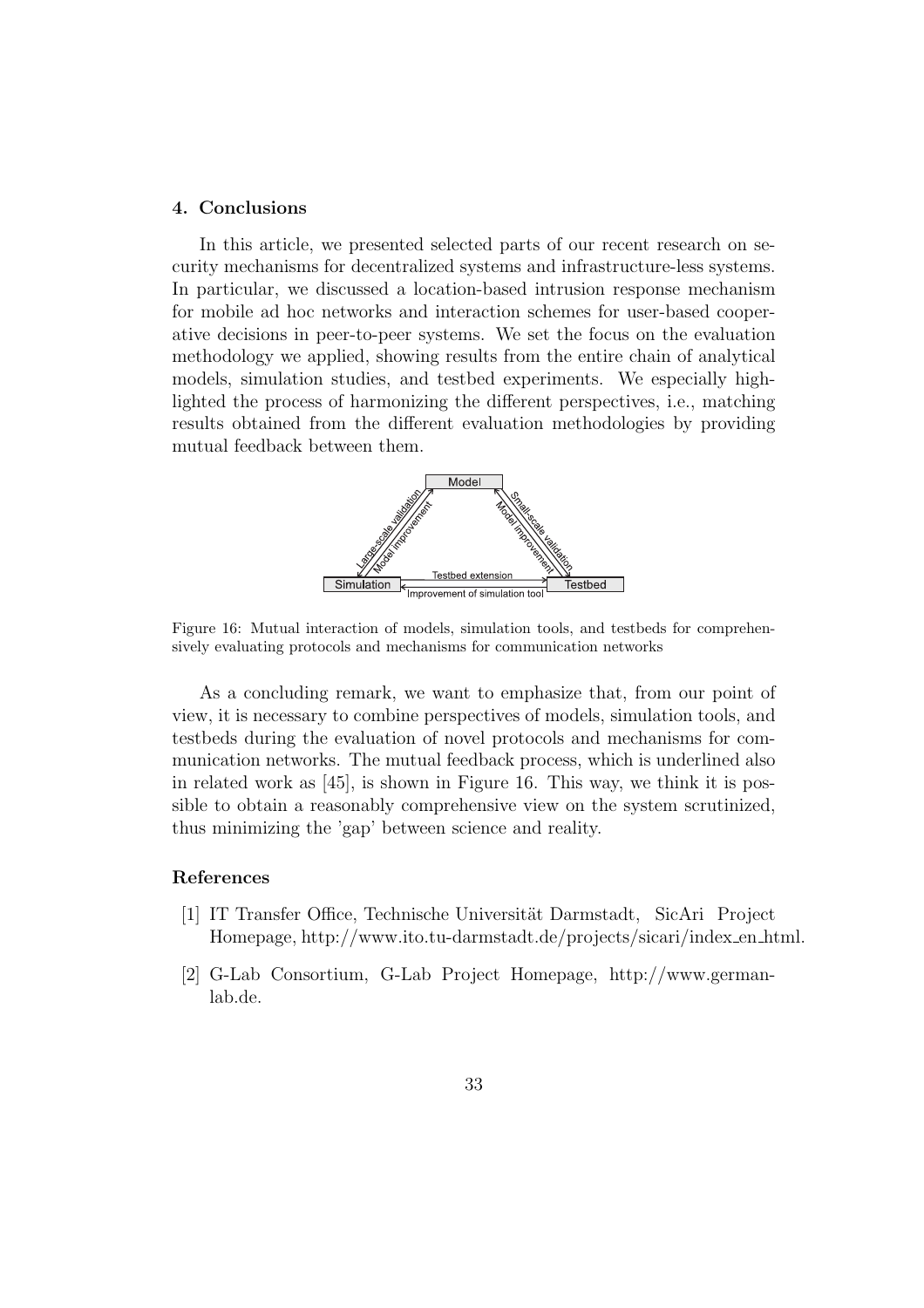- [3] A. König, M. Hollick, T. Krop, R. Steinmetz, GeoSec: quarantine zones for mobile ad hoc networks, Security and Communication Networks (Wiley SCN) Published Online. doi:10.1002/sec.68.
- [4] A. König, D. Seither, M. Hollick, R. Steinmetz, An Analytical Model of Routing, Misbehavior, and Countermeasures in Mobile Ad Hoc Networks, in: Proceedings of the IEEE Global Communications Conference (GLOBECOM 2009) (Accepted for Presentation), Honolulu, Hawaii, USA, 2009.
- [5] B. Wu, J. Chen, J. Wu, M. Cardei, A Survey on Attacks and Countermeasures in Mobile Ad Hoc Networks, in: Y. Xiao, X. Shen, D.-Z. Du (Eds.), Wireless/Mobile Network Security, Vol. 17 of Network Theory and Applications, Springer, 2006, Ch. 12.
- [6] D. Djenouri, L. Khelladi, N. Badache, A Survey of Security Issues in Mobile Ad Hoc and Sensor Networks, IEEE Communications Surveys & Tutorials 7 (2005) 2–28.
- [7] M. G. Zapata, N. Asokan, Securing Ad hoc Routing Protocols, in: Proceedings of the 3rd ACM Workshop on Wireless Security (WiSE '02), ACM Press, New York, NY, USA, 2002, pp. 1–10. doi:http://doi.acm.org/10.1145/570681.570682.
- [8] Y. C. Hu, A. Perrig, D. B. Johnson, Ariadne: A Secure On-Demand Routing Protocol for Ad Hoc Networks, in: Proceedings of the 8th Annual International Conference on Mobile Computing and Networking (MobiCom '02), ACM Press, New York, NY, USA, 2002, pp. 12–23. doi:http://doi.acm.org/10.1145/570645.570648.
- [9] Y. C. Hu, A. Perrig, D. B. Johnson, Rushing attacks and defense in wireless ad hoc network routing protocols, in: Proceedings of the 2nd ACM Workshop on Wireless Security (WiSe '03), ACM Press, New York, NY, USA, 2003, pp. 30–40. doi:http://doi.acm.org/10.1145/941311.941317.
- [10] G. Acs, L. Buttyan, I. Vajda, Provable Security of On-Demand Distance Vector Routing in Wireless Ad Hoc Networks, in: R. Molva, G. Tsudik, D. Westhoff (Eds.), Proceedings of the 2nd European Workshop on Security and Provacy in Ad hoc and Sensor Networks (ESAS '05), Vol.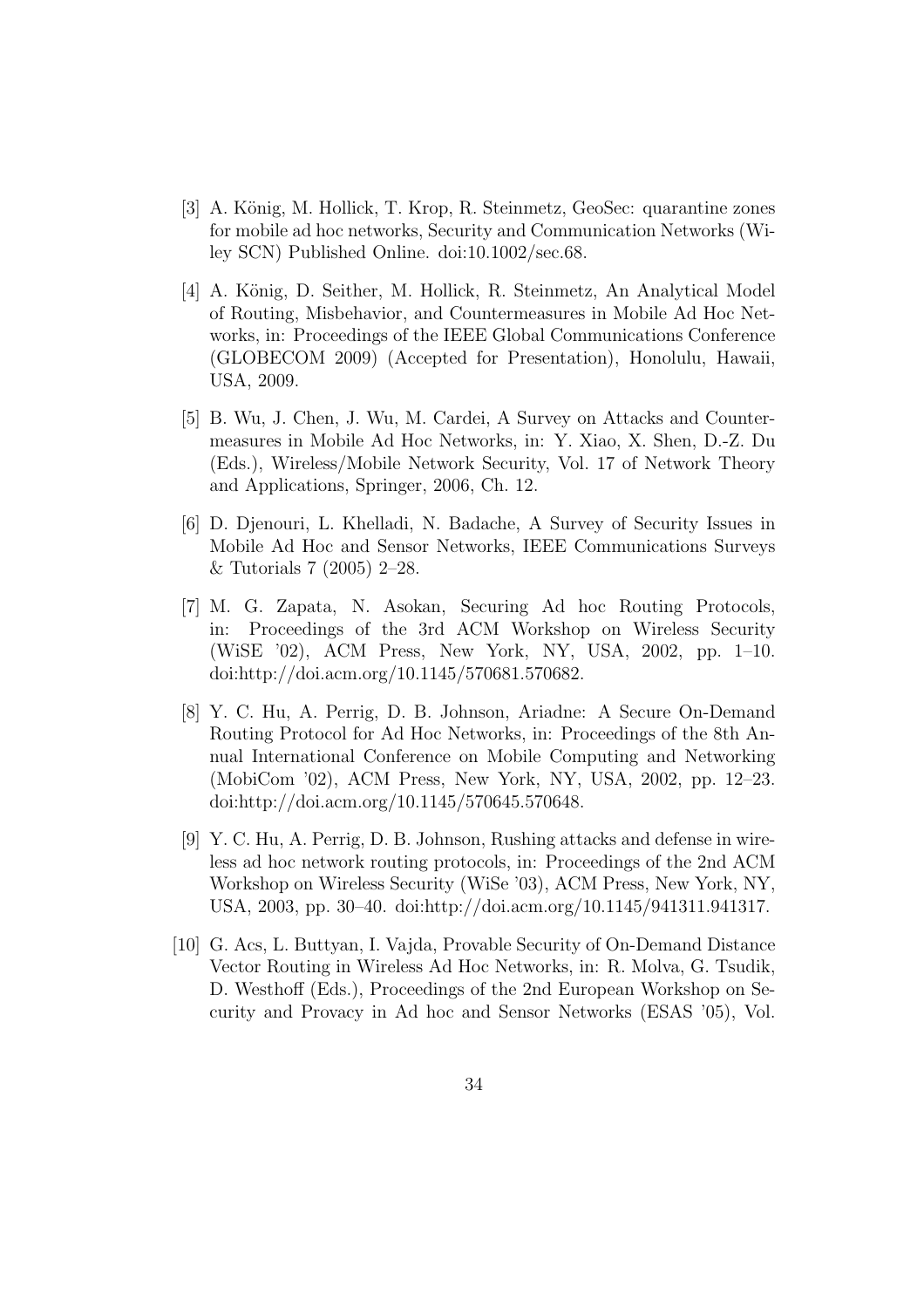3813/2005 of Lecture Notes in Computer Science, Springer, 2005, pp. 113–127.

- [11] G. Acs, L. Buttyan, I. Vajda, Provably Secure On-Demand Source Routing in Mobile Ad Hoc Networks, IEEE Transactions on Mobile Computing 5 (11) (2006) 1533–1546. doi:http://dx.doi.org/10.1109/TMC.2006.170.
- [12] T. Anantvalee, J. Wu, A Survey on Intrusion Detection in Mobile Ad Hoc Networks, in: Y. Xiao, X. S. Shen, D.-Z. Du (Eds.), Wireless Network Security, Signals and Communication Technology, Springer US, 2007, pp. 159–180.
- [13] S. Buchegger, Coping with Misbehavior in Mobile Ad-hoc Networks, Ph.D. thesis, Ecole Polytechnique Fédérale de Lausanne (February 2004).
- [14] P. Michiardi, R. Molva, Core: A Collaborative Reputation Mechanism to Enforce Node Cooperation in Mobile Ad Hoc Networks, in: Proceedings of the IFIP TC6/TC11 Sixth Joint Working Conference on Communications and Multimedia Security, Kluwer, B.V., Deventer, The Netherlands, The Netherlands, 2002, pp. 107–121.
- [15] S. Bansal, M. Baker, Observation-based Cooperation Enforcement in Ad hoc Networks, Tech. rep., Stanford University (July 2003).
- [16] M. Hollick, J. Schmitt, C. Seipl, R. Steinmetz, On the Effect of Node Misbehavior in Ad Hoc Networks, in: Proceedings of the IEEE International Conference on Communications (ICC '04), Vol. 6, Paris, France, 2004, pp. 3759–3763.
- [17] S. Marti, T. J. Giuli, K. Lai, M. Baker, Mitigating Routing Misbehavior in Mobile Ad Hoc Networks, in: Proceedings of the 6th Annual International Conference on Mobile Computing and Networking (MobiCom '00), ACM Press, New York, NY, USA, 2000, pp. 255–265. doi:http://doi.acm.org/10.1145/345910.345955.
- [18] Y. A. Huang, W. Lee, A Cooperative Intrusion Detection System for Ad Hoc Networks, in: Proceedings of the 1st ACM Workshop on Security of Ad Hoc and Sensor Networks (SASN '03), 2003.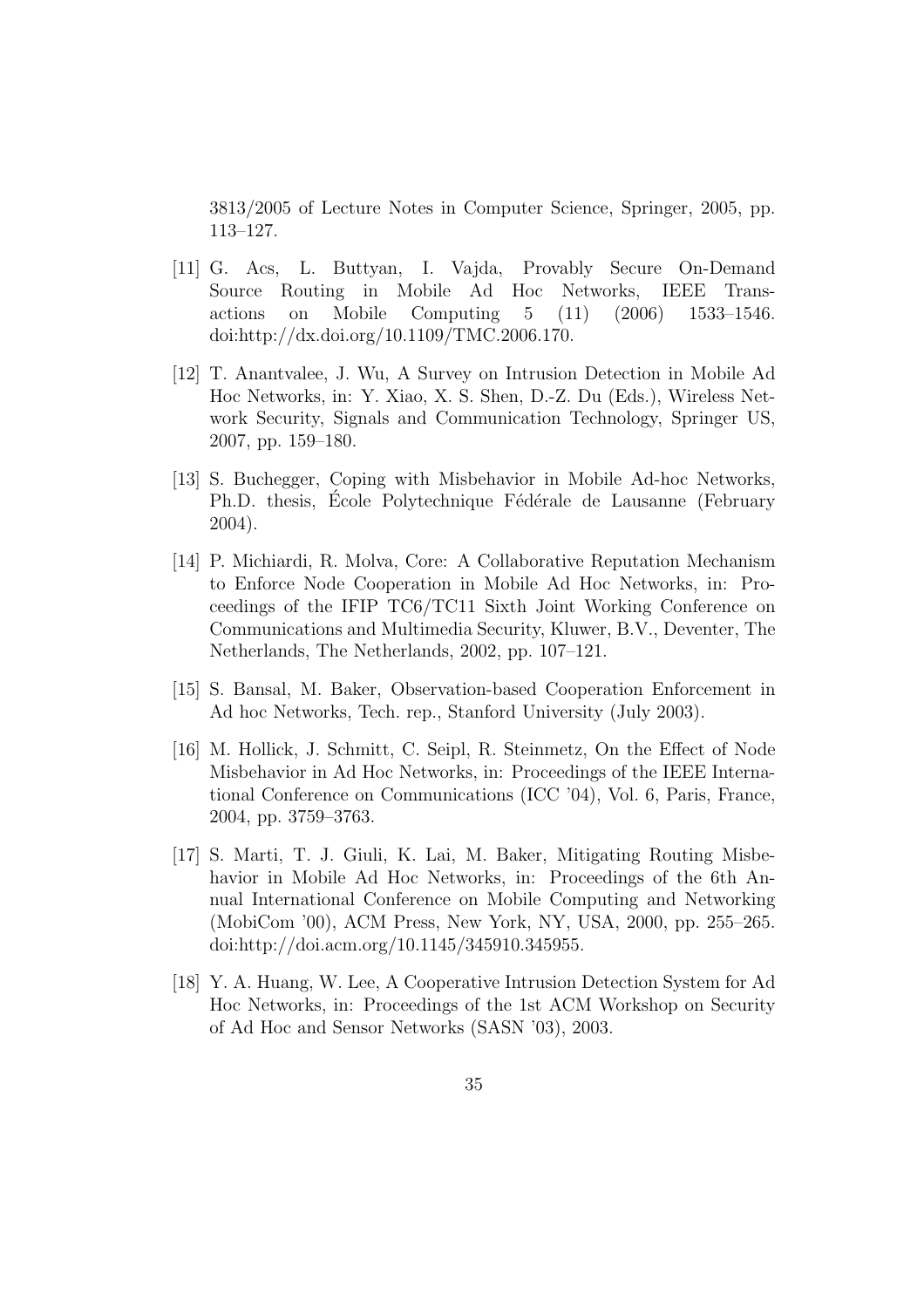- [19] Y. Zhang, W. Lee, Y.-A. Huang, Intrusion Detection Techniques for Mobile Wireless Networks, ACM/Kluwer Journal on Wireless Networks 9 (5) (2003) 545–556. doi:http://dx.doi.org/10.1023/A:1024600519144.
- [20] P. Michiardi, Cooperation enforcement and network security mechanisms for mobile ad hoc networks, Ph.D. thesis, Ecole nationale supérieure des télécommunications (December 2004).
- [21] V. Srivastava, J. Neel, A. B. MacKenzie, R. Menon, L. A. DaSilva, J. E. Hicks, J. H. Reed, R. P. Gilles, Using Game Theory to Analyze Wireless Ad Hoc Networks, IEEE Communications Surveys and Tutorials 7 (4) (2005) 46–56.
- [22] G. Theodorakopoulos, J. S. Baras, Malicious Users in Unstructured Networks, in: Proceedings of the 26th IEEE International Conference on Computer Communications (INFOCOM 2007), Anchorage, USA, 2007, pp. 884–891.
- [23] J. J. Jaramillo, R. Srikant, DARWIN: Distributed and Adaptive Reputation mechanism for WIreless ad-hoc networks, in: Proceedings of the 13th Annual ACM International Conference on Mobile Computing and Networking (MobiCom '07), ACM Press, New York, NY, USA, 2007, pp. 87–98. doi:http://doi.acm.org/10.1145/1287853.1287865.
- [24] M. Mauve, J. Widmer, H. Hartenstein, A Survey on Position-Based Routing in Mobile Ad Hoc Networks, IEEE Network Magazine 15 (6) (2001) 30–39.
- [25] Y.-B. Ko, N. H. Vaidya, Location-Aided Routing (LAR) in Mobile Ad Hoc Networks, in: Proceedings of the 4th Annual ACM/IEEE International Conference on Mobile Computing and Networking (MobiCom '98), ACM Press, New York, NY, USA, 1998, pp. 66–75. doi:http://doi.acm.org/10.1145/288235.288252.
- [26] S. Basagni, I. Chlamtac, V. R. Syrotiuk, B. A. Woodward, A Distance Routing Effect Algorithm for Mobility (DREAM), in: Proceedings of the 4th Annual ACM/IEEE International Conference on Mobile Computing and Networking (MobiCom '98), ACM Press, New York, NY, USA, 1998, pp. 76–84. doi:http://doi.acm.org/10.1145/288235.288254.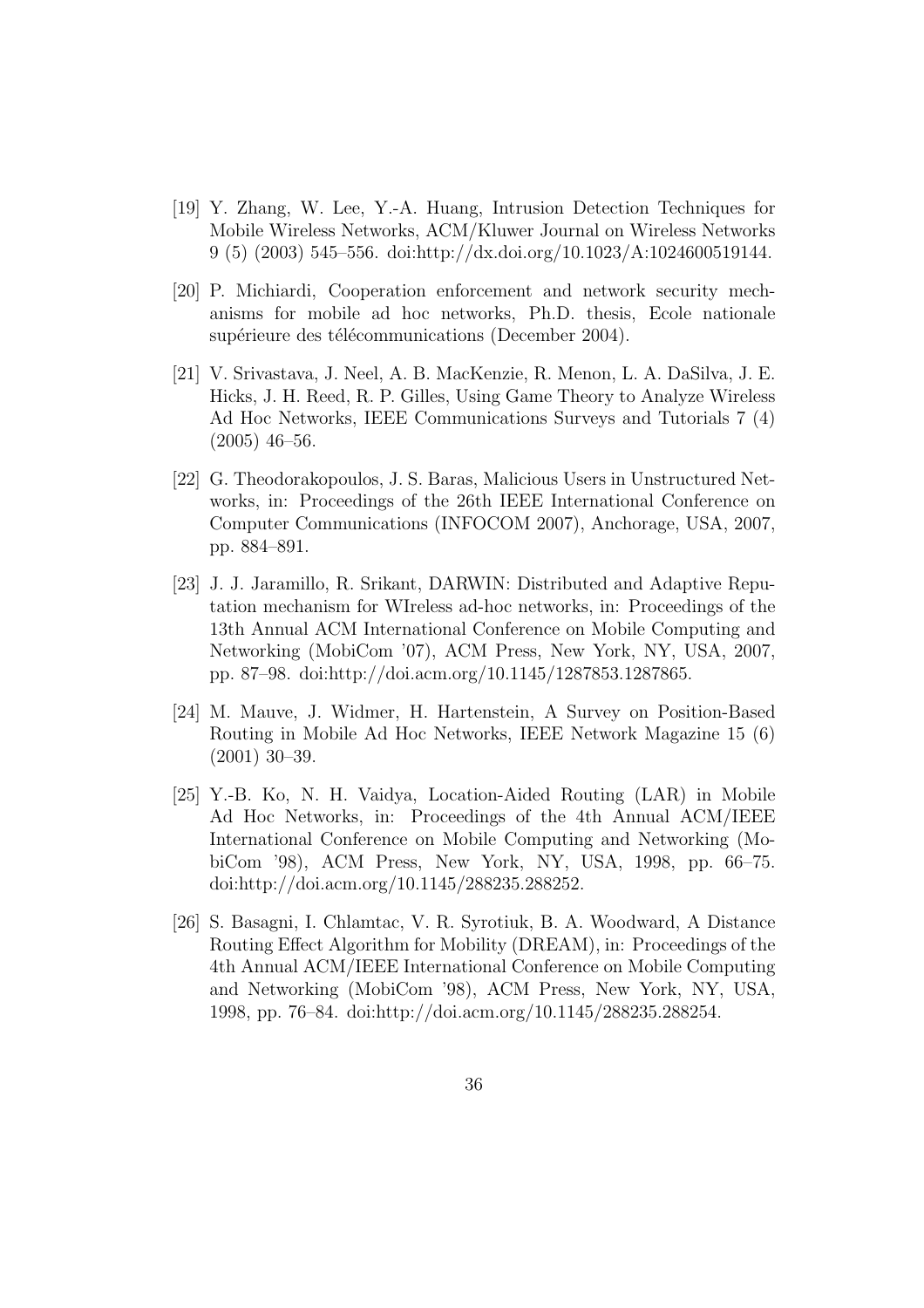- [27] C. E. Perkins, E. M. Belding-Royer, S. R. Das, Ad hoc On-Demand Distance Vector (AODV) Routing, IETF RFC 3561.
- [28] M. Hollick, Dependable Routing for Cellular and Ad hoc Networks, Ph.D. thesis, Multimedia Communications Lab (KOM), Technische Universität Darmstadt (November 2004).
- [29] R. Barr, An Efficient, Unifying Approach to Simulation using Virtual Machines, Ph.D. thesis, Cornell University (2004).
- [30] D. Thain, T. Tannenbaum, M. Livny, Distributed Computing in Practice: The Condor Experience, Concurrency and Computatio: Practice and Experience 17 (2-4) (2005) 323–356.
- [31] A. König, M. Hollick, R. Steinmetz, A Stochastic Analysis of Secure Joint Decision Processes in Peer-to-Peer Systems, in: Proceedings of the 44th IEEE International Conference on Communications (ICC '09), 2009.
- [32] K. Kanchanasut, A. Tunpan, M. A. Awal, D. K. Das, T. Wongsaardsakul, Y. Tsuchimoto, A Multimedia Communication System for Collaborative Emergency Response Operation in Disaster-affected Areas, Tech. Rep. TR 2007-1, Internet Education and Research Laboratory (intERLab), Asian Institute of Technology (AIT), Bangkok, Thailand (January 2007).
- [33] SoKNOS Consortium, SoKNOS Project Homepage, http://www.soknos.de.
- [34] C. Neuman, T. Yu, S. Hartman, K. Raeburn, The Kerberos Network Authentication Service (V5), IETF RFC 4120.
- [35] A. Shamir, How to Share a Secret, Communications of the ACM 22 (1979) 612–613.
- [36] R. Gennaro, S. Halevi, H. Krawczyk, T. Rabin, Threshold RSA for Dynamic and Ad-Hoc Groups, in: N. Smart (Ed.), Proceedings of the International Conference on the Theory and Application of Cryptographic Techniques (EUROCRYPT '08), Vol. 4965 of Lecture Notes in Computer Science, Springer, 2008, pp. 88–107.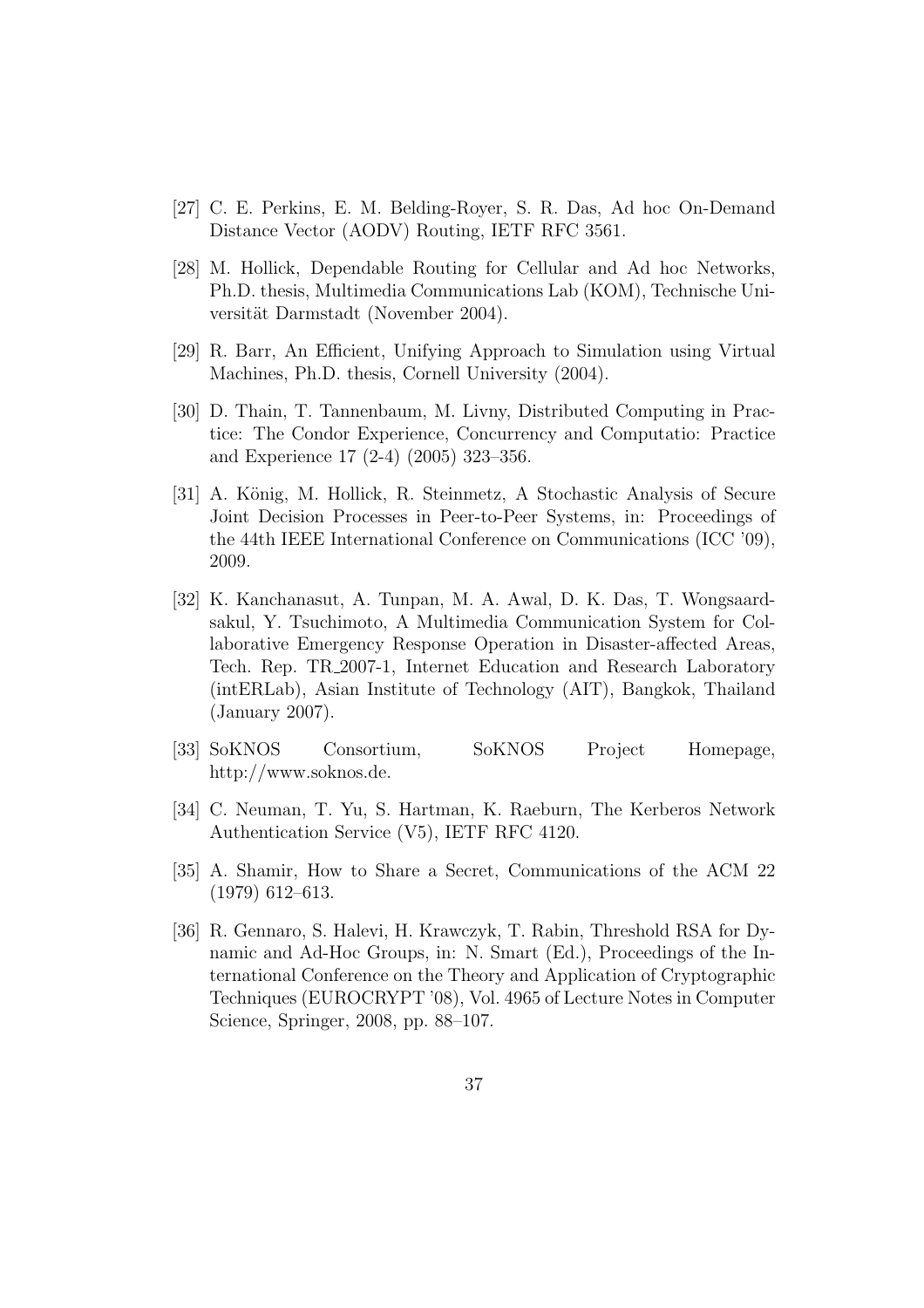- [37] V. Shoup, Practical Threshold Signatures, in: Proceedings of the International Conference on the Theory and Application of Cryptographic Techniques (EUROCRPYT 2000), Vol. 1807 of Lecture Notes in Computer Science, Springer, Bruges, Belgium, 2000, pp. 207–220.
- [38] M. Narasimha, G. Tsudik, J. H. Yi, On the Utility of Distributed Cryptography in P2P and MANETs: The Case of Membership Control, in: Proceedings of the 11th IEEE International Conference on Network Protocols (ICNP '03), IEEE Computer Society, Washington, DC, USA, 2003, p. 336.
- [39] N. Saxena, G. Tsudik, J. H. Yi, Admission Control in Peer-to-Peer: Design and Performance Evaluation, in: Proceedings of the 1st ACM Workshop on Security of Ad Hoc and Sensor Networks (SASN '03), ACM Press, 2003, pp. 104–113.
- [40] N. Saxena, G. Tsudik, J. H. Yi, Efficient Node Admission for Short-lived Mobile Ad Hoc Networks, in: Proceedings of the 13TH IEEE International Conference on Network Protocols (ICNP'05), IEEE Computer Society, Washington, DC, USA, 2005, pp. 269–278. doi:http://dx.doi.org/10.1109/ICNP.2005.14.
- [41] J. H. Yi, Energy-Efficient and Non-interactive Self-certification in MANETs, in: Proceedings of the 8th International Symposium on Stabilization, Safety, and Security of Distributed Systems (SSS 2006), Vol. 4280 of Lecture Notes in Computer Science, Springer, Dallas, TX, USA, 2006, pp. 533–547.
- [42] A. Rowstron, P. Druschel, Pastry: Scalable, decentralized object location and routing for large-scale peer-to-peer systems, in: R. Guerraoui (Ed.), Proceedings of the IFIP/ACM International Conference on Distributed Systems Platforms (Middleware 2001), Vol. 2218 of Lecture Notes in Computer Science, Springer, 2001, pp. 329–350.
- [43] M. Castro, P. Druschel, A.-M. Kermarrec, A. Rowstron, Scalable application-level anycast for highly dynamic groups, in: B. Stiller, G. Carle, M. Karsten, P. Reichl (Eds.), Proceedings of the 5th COST 264 International Workshop on Networked Group Communications (NGC 2003), Vol. 2816 of Lecture Notes in Computer Science, Springer, Munich, Germany, 2003, pp. 47–57.